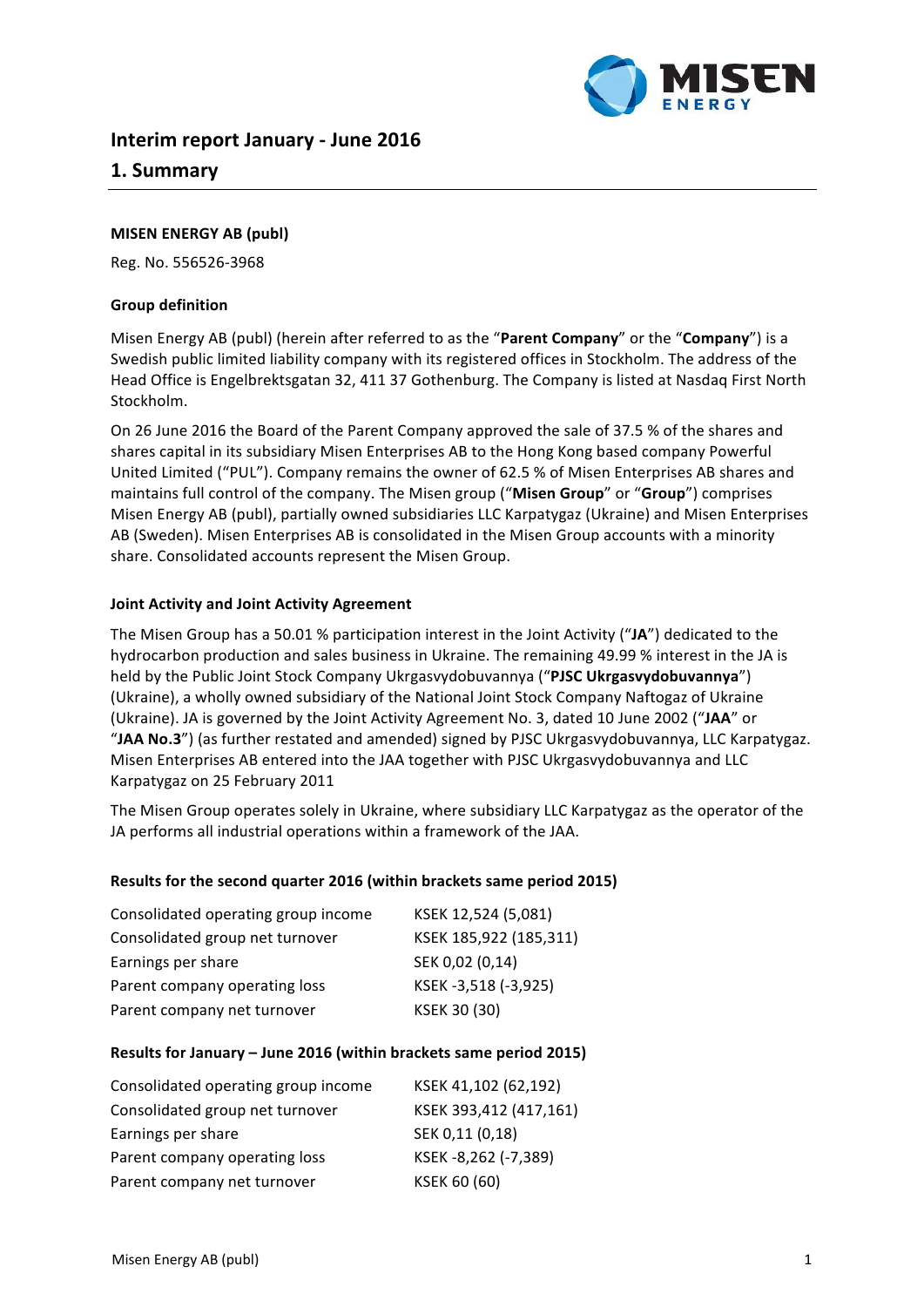# **2. Essential Events during the Period January – June 2016**

# **Group financial situation and going concern**

In July 2015, the JA breached its obligation to pay off KUSD 2,240 (KSEK 18,858) of a total of KUSD 12,250 (KSEK 103,128) to Public Joint Stock Company Sberbank ("PJSC Sberbank"). In August 2015, the JA breached its obligation to pay off the remaining debt KUSD 10,010 (KSEK 84,270) of a total of KUSD 12,250 (KSEK 103,128). In connection with this, the JA reached an agreement with PJSC Sberbank to restructure the debt with new repayment terms. However, the restructuring agreement had not been signed at the end of June 2016 due to agreement not having been achieved between the JA's participants. PJSC Sberbank therefore has legal grounds to impose punitive interest on the JA amounting to KUAH 66,529 (KSEK 22,489) as of end of June 2016. This punitive interest is recognized in the Misen Group's financial statements. As of 30 June 2016 amount of provision recognized in the Misen Group's balance sheet makes up KSEK 11,244. During January - June 2016 financial expenses related to punitive interest recognized in the Misen Group's income statement amounted to KSEK 2,352.

During January – June 2016 JA repaid KUSD 2,209 (KSEK 18,395) of PJSC Sberbank loan making outstanding balance as of 30 June 2016 of KUSD 9,812 (KSEK 81,708).

In August 2015, besides restructuring agreement negotiations with PJSC Sberbank, Sberbank Leasing Ukraine LLC ("Sberbank Leasing") filed suit against the JA for violation of a leaseback agreement. According to the suit, the JA has not delivered equipment in time based on the agreement and Sberbank Leasing therefore has legal grounds to sue the JA for breach of contract. However, the JA considers that the unrealized delivery of equipment has legal grounds as Sberbank Leasing did not fulfil its obligations under the contract (full payment of the value of the equipment) at the time the agreement began to apply.

On 13 April 2016 trial court hearings regarding leaseback agreement with Sberbank Leasing took place. According to the decision taken, the trial court rejected the claims of Sberbank Leasing to JA related to the contract. Sberbank Leasing reserved its right to file an appeal to the higher instance court. Please also refer to chapter Essential events after the end of the second quarter 2016.

Based on the facts described above and the fact that the JA has a stable production and positive cash flow, the Board and management believe that the JA has enough liquidity to cover its outstanding commitments to its creditors. The Board and management will monitor the situation and report on the future development.

## **Financing of the Company's Swedish operations**

The Company continued to borrow from its shareholders. In January 2016, the Company borrowed KSEK 270 from TCT Holding AB. In February 2016, the Company borrowed KEUR 700 (KSEK 6,607) from Prolux Resources AG, a company registered in Panama and controlled by the shareholder Blankbank Investment Ltd.

The Company on 20 April 2016 borrowed from Prolux Resources AG KEUR 500 with an interest of 5.5 % p.a. and due date of 1 May 2017. This secures financing of Misen's Swedish operations until August 2016.

On 16 June 2016 the Board of Misen Energy AB (publ) approved the sale of 37.5 % of the shares and shares capital in its subsidiary Misen Enterprises AB to the Hong Kong based company Powerful United Limited ("**PUL**").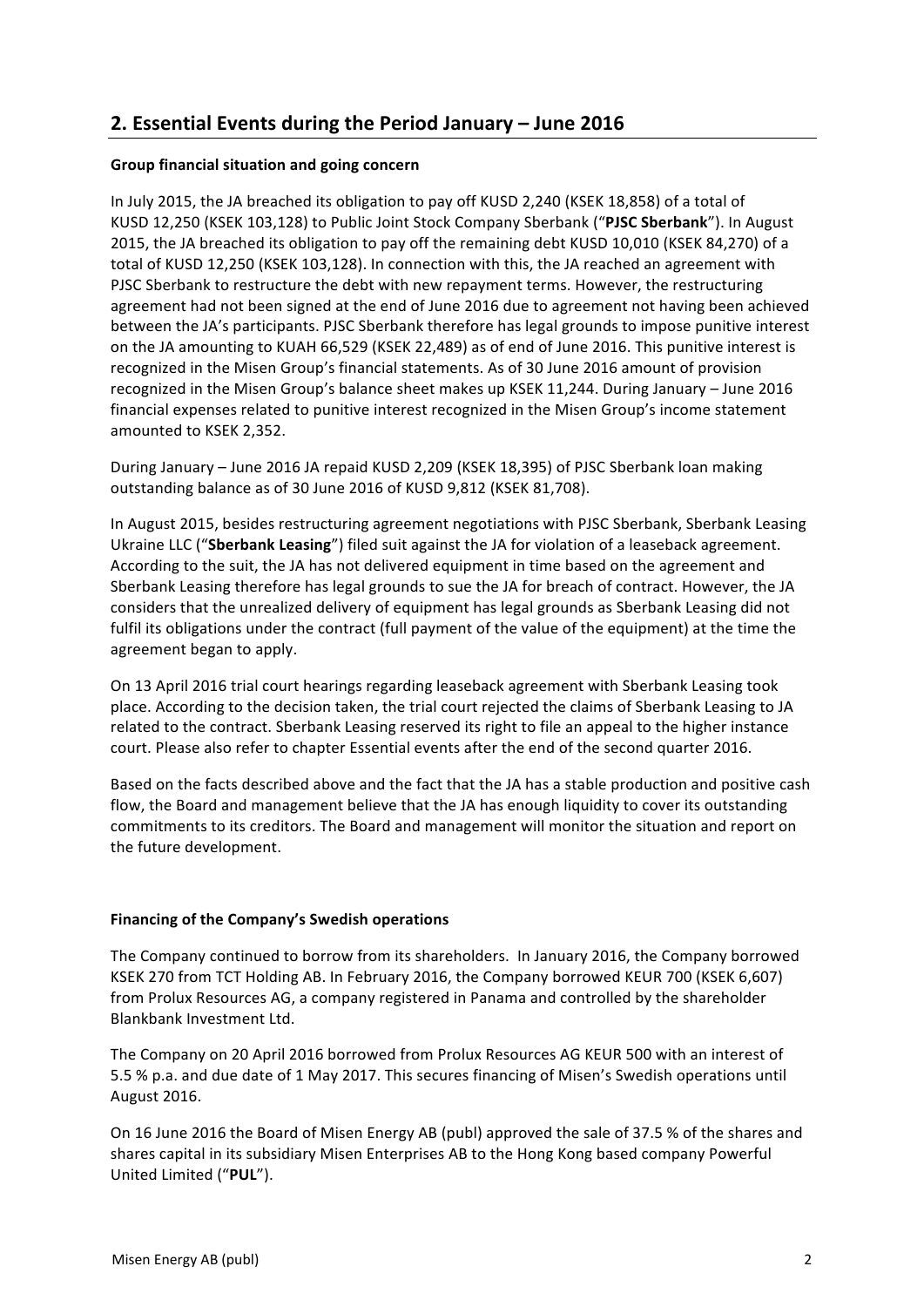For further information, please also refer to chapter Essential events after the end of the second quarter 2016.

## **The operation of Khrestyshchenska Booster Compressor Station**

In September 2015, the Khrestyshchenska Booster Compressor Station (BCS) was commissioned. This BCS is one of the largest in Ukraine and serves the extraction of up to 25 % of the total domestic natural gas production.

However, after the commissioning of the Khrestyshchenska BCS, a dispute arose between the JA and the PJSC Ukrgasvydobuvannya regarding how the incremental production of gas at Khrestyshchenska BCS should be allocated between the parties. According to the currently applied methodology for calculating incremental production volumes, the production at Khrestyshchenska BCS did not exceed the "base line" which led to no increase in production to be utilized by the JA. Due to this, the JA was forced to use part of the produced gas for the operation of Khrestyshchenska BCS. AS mentioned in the previous reports, the gas that was used for operations amounted to 9 million cubic meters ("mmcm") per month.

At the beginning of February 2016, Misen Enterprises AB and PJSC Ukrgasvydobuvannya had a meeting regarding the operation of Khrestyshchenska BCS. During this meeting, the parties agreed how the issue of the gas used for the operation of Khrestyshchenska BCS shall be resolved. According to the agreement, Misen Enterprises' subsidiary LLC Karpatygaz, which is in charge of operating the JA, rents out Khrestyshchenska BCS to PJSC Ukrgasvydobuvannya with an obligation of latter to cover the gas needed for operation. The agreement is presumed to be renewed on a monthly basis. Based on this arrangement, during January – June 2016 the JA concluded 6 agreements with PJSC Ukrgasvydobuvannya. These temporary agreements have a positive impact on the JA's earnings in 2016 compared with 2015.

## **Subsoil use charge**

The Ukrainian government continues to exercise targeted discrimination by charging a 70 % subsoil use charge for enterprises established under Joint Activity Agreements. This was done in accordance with the laws adopted by Ukraine during 2014.

The situation has deteriorated with the adoption of the amendments to the Tax Code of Ukraine in November 2015. The amendments establish 29 % subsoil use charge for private gas producers with the extraction operations from the depth under 5,000 meters and 14 % with the extraction operations from the depth above 5,000 meters. These amendments deepen targeted discriminatory conditions for JA in relation to other private gas producers.

The Misen Group's earnings for January - June 2016 were negatively impacted by this. It will also have a negative impact on the continuation of the JA's investment program, including a possible Misen Enterprises' AB contribution commitment in the amount of MUSD 8.6.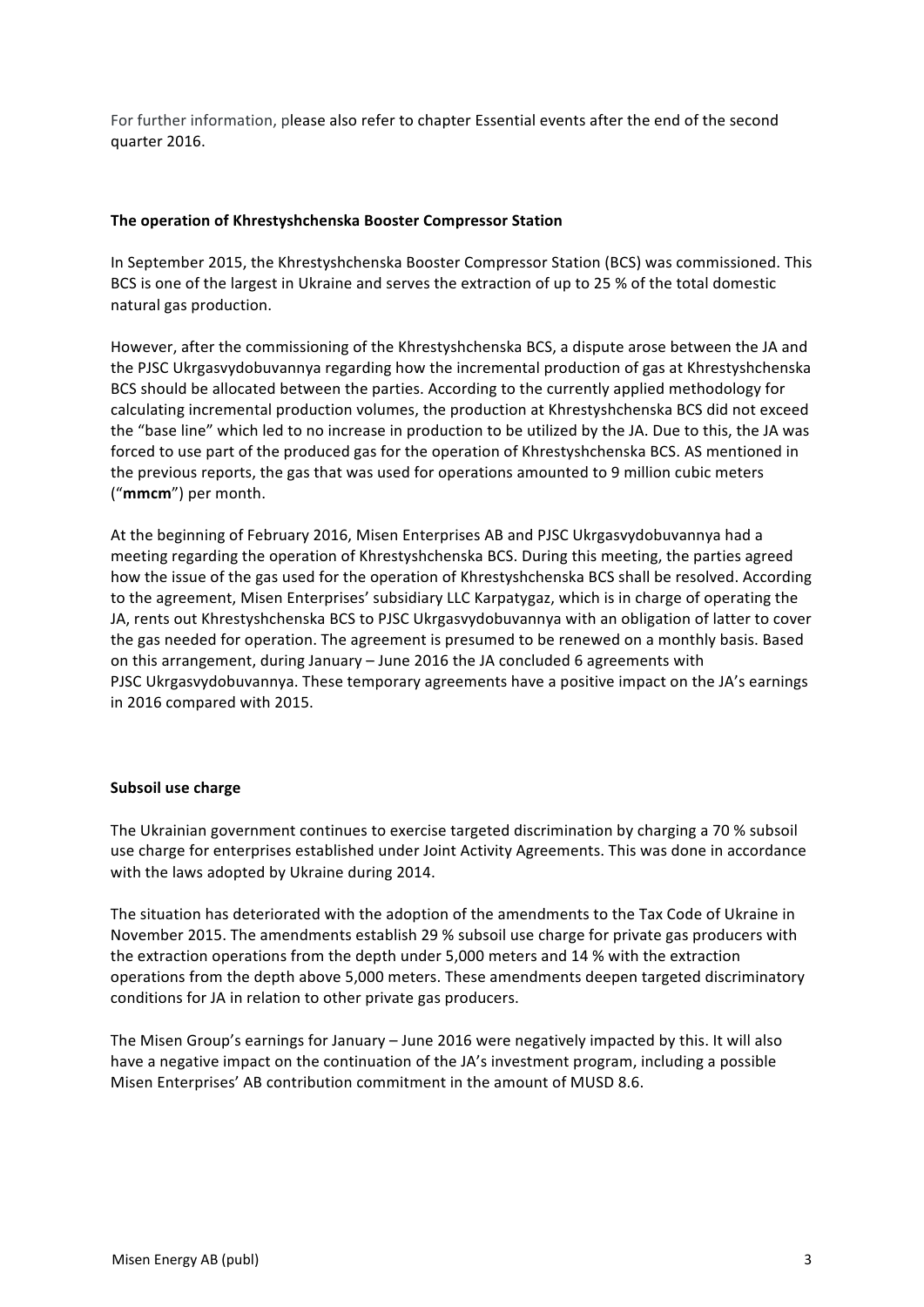## **Tax payments in Ukraine**

Despite difficult situation with the increased subsoil use charge, the Misen led JA continued paying all taxes to Ukrainian tax authorities during Q2 2016. Since 2011, the JA has contributed to Ukraine KUAH 9,596,326 (adjusted KSEK 4,730,600) in taxes. During January-June 2016 alone, the JA paid KUAH 1,625,876 (adjusted KSEK 526,317).

# **Ukraine's economy**

During January - June 2016, the rate for UAH towards SEK has decreased from 0.3468 on 31 December 2015 to 0.3380 on 30 June 2016, or by -2.5 %. Main contributor was current account deficit, which was mainly covered from National Bank of Ukraine foreign currency reserves. Since the Misen Group's operations and net assets are almost entirely located in Ukraine this has caused a negative effect on the Group's equity, decreasing it by KSEK 11,804.

On 7 June 2016 the National Bank of Ukraine (the "NBU") adopted Resolutions No. 341 and 342 (the "Resolutions") related to liberalization of administrative restrictions for foreign currency transactions. 

The most critical changes for the energy sector under the Resolutions are the following:

- 1. Decrease of compulsory sales of proceeds received by Ukrainian legal entities (from 75 % to 65 %), including proceeds from foreign loans
- 2. Simplification of currency exchange transactions
- 3. The possibility to purchase foreign currency for distribution of dividends with the following restrictions:
	- a. only dividends for 2014 and 2015 may be paid in a foreign currency
	- b. the amount of dividends may not exceed a bigger figure of the following ones: (i) MUSD 1 mln. (or equivalent) or
		- (ii)10 % of the total amount of dividends to be paid abroad
	- c. if 10 % of such total amount exceeds MUSD 5, a Ukrainian company may purchase foreign currency only in the amount up to MUSD 5 per month
	- d. distribution of dividends in a foreign currency is allowed only via one bank but it is possible to change such bank subject to a special procedure.

According to the announcement, in the future NBU intends also to allow the purchase of foreign currencies to pay dividends accumulated before 2014 and after 2016.

In January – June 2016, consumer inflation continued to slow and made up 18.1 % versus 30.8 % in January – March 2016 compared to the same period of the previous year. Reduced inflationary pressure was of fundamental nature: the strengthening exchange rate and pent-up consumer demand. The decrease in commodity prices on world markets along with appreciation of Ukrainian currency caused industrial inflation to decelerate to 15.0 % in January-June 2016 versus 16.1 % in January – March 2016 compared to the same period of the previous year.

Industrial production growth slowed to 2.0 % in January – June 2016 versus 3.7 % in January – March 2016 compared to the same period of the previous year. The main reason for the slowdown is decline in coal mining due to the reduced consumption by the thermal power plants as a result of end of heating season as well as decrease in oil and gas production. During January – June 2016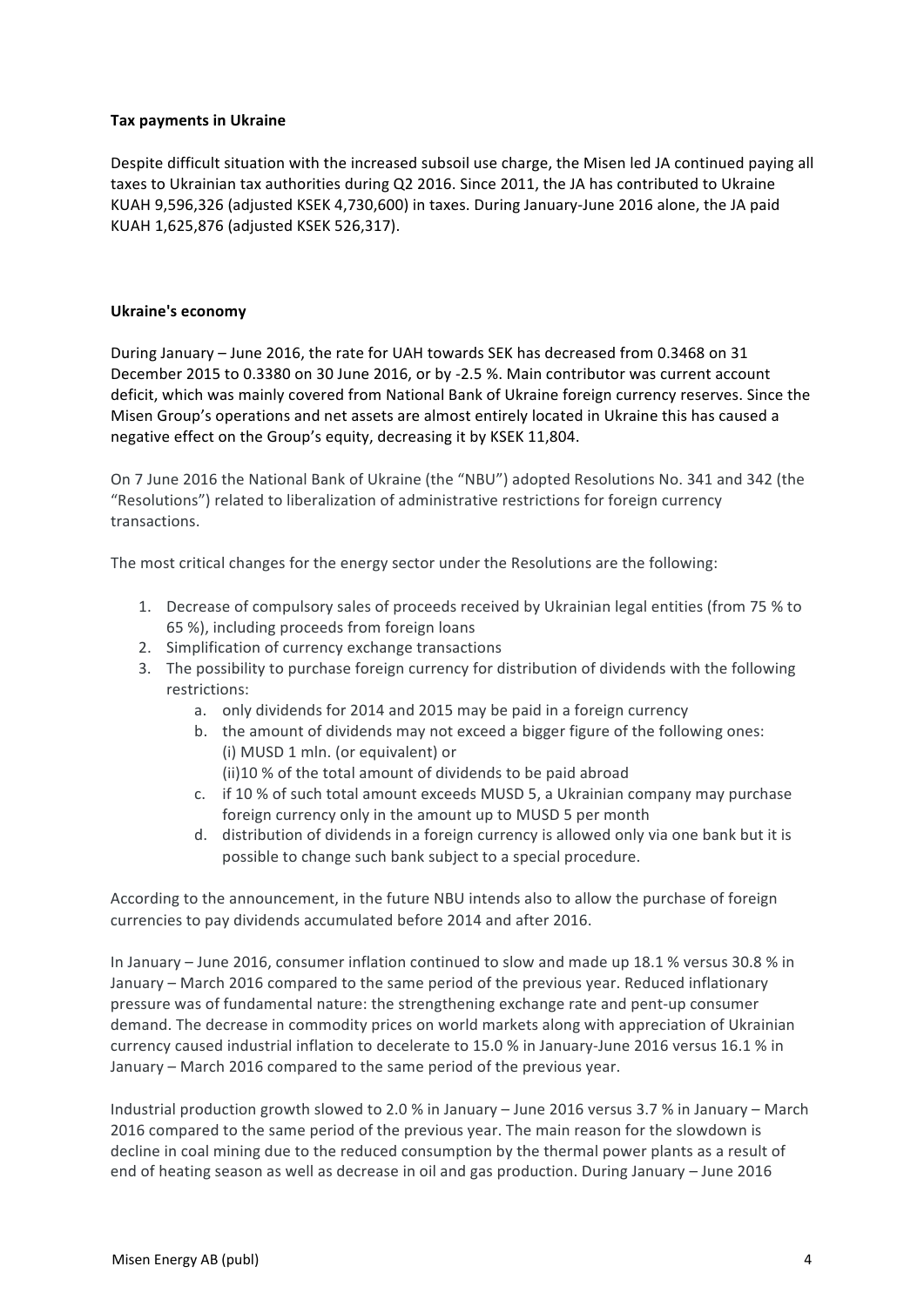compared to the same period of previous year, oil and gas condensate production decreased by -11.6 % and -4.3 % correspondingly, whereas gas production grew by 0.35 %.

#### **Investment dispute notice to the Government of Ukraine**

In early October 2015, the Company has submitted an investment dispute notice to the Government of Ukraine under the Ukrainian Swedish Bilateral Investment Treaty ("BIT"). The Company notified Ukraine that a dispute has arisen between it and Ukraine concerning the Company's investment in Ukraine, and invited Ukraine to resolve the dispute by consultation and negotiation.

As explained in previous reports and the Company's announcements, the Ukrainian Government continues targeted discrimination against the Company's investments in Ukraine by applying a 70 % royalty. Due to the application of the exorbitant subsoil use charge, the Company was unable to realize any return on its investments in Ukraine. If it continues to be applied, the 70 % royalty may force the Company to close its operations in Ukraine and loose the total value of its investment as well as the expected revenue for the remaining life cycle of the investments.

Please also refer to chapter Essential events after the end of the second quarter 2016.

#### **Contribution to the JA**

During H1 2016, Misen Enterprises AB did not contribute any additional funds towards its commitment to the JA in the amount of MUSD 8.6. The total amount contributed remains at KUSD 3,930 (KSEK 33,085).

It was indicated that for any additional contribution to be made, UGV first should remedy its breaches of the JAA and that UGV's direct and indirect shareholders cease targeting the Joint Activity with discriminatory subsoil use charge. As of the date of publishing of this report, there is no clarity as for these conditions to finalize the additional contribution to JA.

#### **Investment program report**

Despite financial constraints imposed by the increased subsoil use taxation, the Company continued construction of booster compressor stations during January - June 2016. During this period, JA invested KSEK 23,501 (KSEK 124,129) into development program (compared to the same period of 2015).

During January-June 2016, the Company has reached the following major milestones:

- 2 wells undergone workover and/or well stimulation works,
- 2 wells were put into production,
- 6 metering units were constructed and put into operations,
- 4 BCS were at the final stages of construction.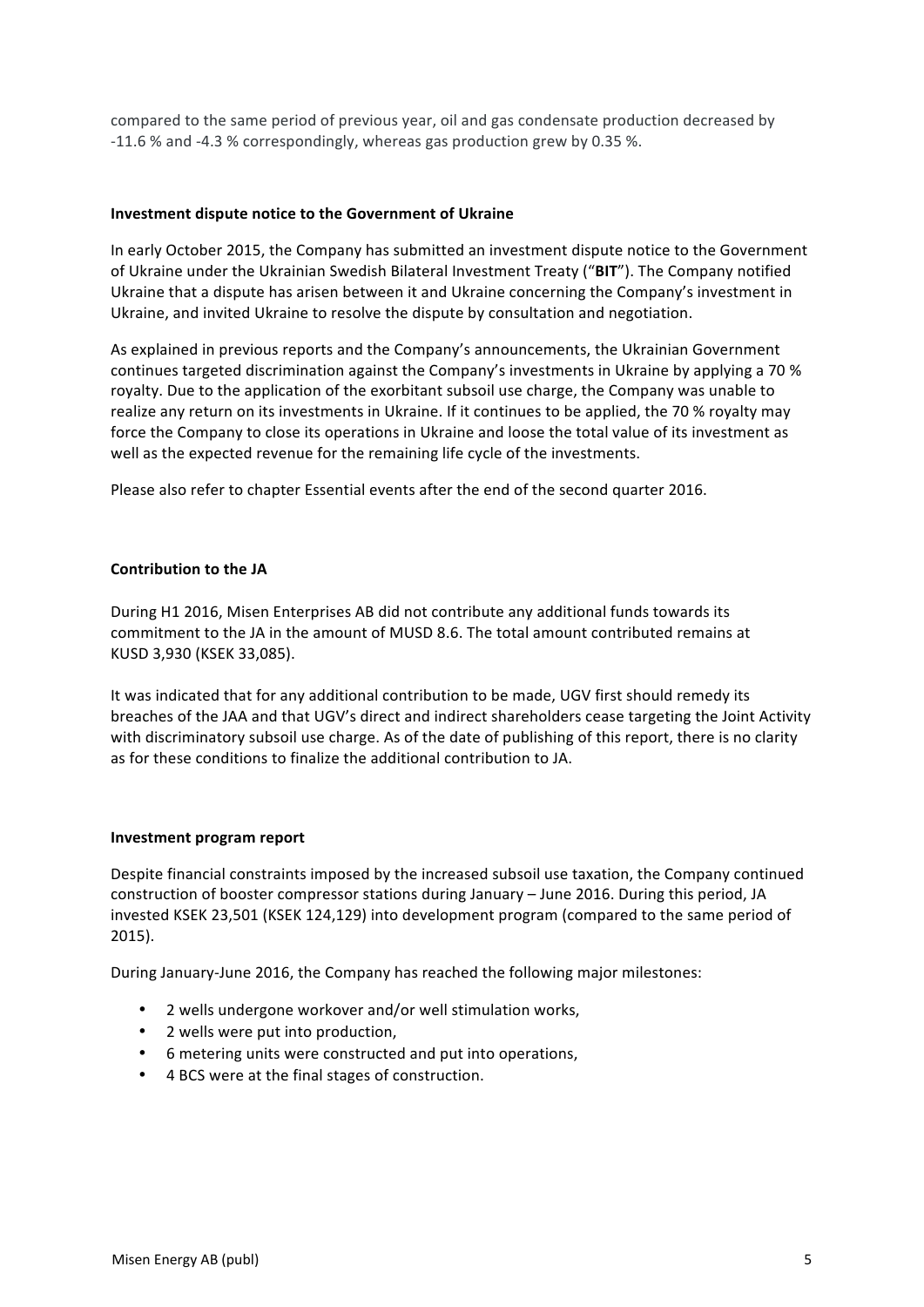# **Production report**

Renewed investment program in 2015 has allowed to achieve stable levels of production during January-June 2016 (when compared to the previous reporting periods).

The table below sets forth the *accumulated production* indicators for the specified period:

|                         | January - June 2016 | January – June 2015 | January – June 2014 |
|-------------------------|---------------------|---------------------|---------------------|
| Natural Gas (mmcm)      | 332.5               | 339.2               | 346                 |
| Gas Condensate (ktons*) | 17.7                | 16.2                | 15.1                |
| Oil (ktons)             | 3.3                 | 5.2                 | 10.7                |
| LPG (ktons)             | 5.2                 | 1.5                 |                     |
| * thousand tons         |                     |                     |                     |

Misen Energy AB (publ) 6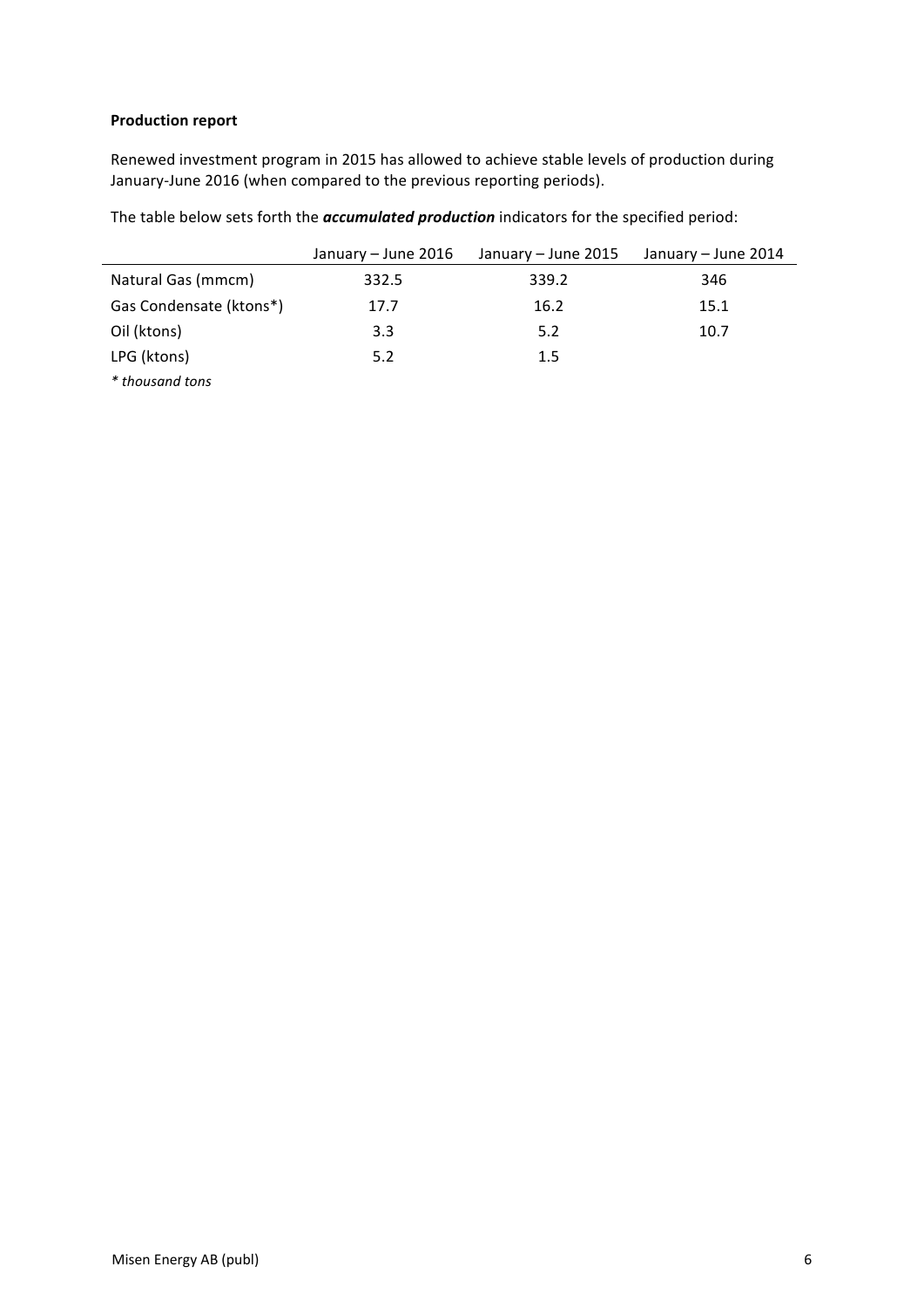#### **Essential events after the end of the second quarter 2016**

#### *Financing of the Company's Swedish operations*

On 5 July 2016 Misen Energy AB (publ) and PUL completed the Share Purchase Agreement. The purchase sum amounted to MSEK 165 and was paid by PUL by taking over Misen Energy AB (publ) existing debt plus cash payment amounting to approximately MSEK 26. Upon completion of the deal, Misen Energy AB (publ) has become debt-free and have financing for the Swedish operation secured for the period of two years. As a consequence of the deal, 37.5 % of the future dividends from operations in Ukraine will go to PUL. Also, since Misen Energy AB (publ) will remain the owner of 62.5 % of Misen Enterprises AB shares, Misen Energy AB (publ) shall maintain full control of the company. 

#### *Currency fluctuations*

During the period July to mid-August 2016, Ukrainian currency was relatively stable appreciating by 1.6 % in relation to SEK from 0.3380 to 0.3434.

#### *Investment dispute notice to the Government of Ukraine*

The Company has engaged in meaningful discussions with Ukraine what regards application of the exorbitant subsoil use charge and its increasing negative effect to the Company's investments in Ukraine. Upon the date of this report, no amicable settlement with the Government of Ukraine has been reached. The Company reserves its right to submit the dispute to international arbitration in accordance to the Treaty.

## *Request for Arbitration from PJSC Ukrgasvydobuvannya*

Misen Enterprises AB and LLC Karpatygaz, the two partially owned subsidiaries of Misen Energy AB (publ), received the Request for Arbitration from PJSC Ukrgasvydobuvannya on 18 July 2016. PJSC Ukrgasvydobuvannya submitted the Request for Arbitration to the Arbitration Institute of the Stockholm Chamber of Commerce and requested termination of the Joint Activities Agreement No. 3 dated 10 June 2002 (as further amended) between PJSC Ukrgasvydobuvannya, LLC Karpatygaz and Misen Enterprises AB.

The two partially owned subsidiaries of Misen Energy AB (publ) have previously notified PJSC Ukrgasvydobuvannya that a dispute had arisen between them, therefore, the claims of PJSC Ukrgasvydobuvannya and the subsequent Request for Arbitration were anticipated. Karpatygaz LLC and Misen Enterprises AB will participate in the arbitration proceeding and will vigorously defend the legitimate interests of their investors.

This arbitration proceeding has no immediate impact on Misen Enterprises' AB and LLC Karpatygaz's business in Ukraine. Misen Energy AB (publ) will update the market on the further developments of the arbitration proceeding.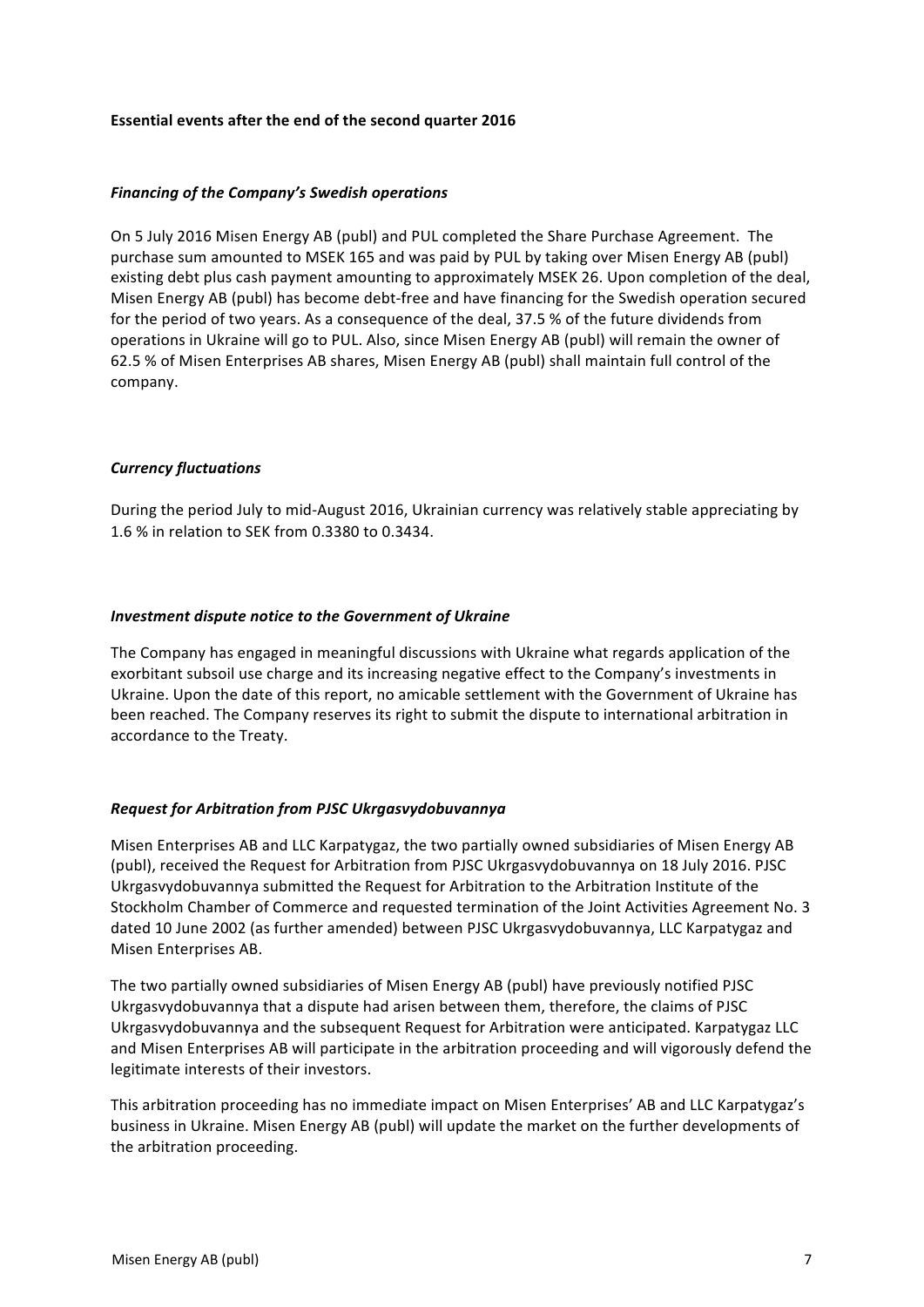### *Group financial situation and going concern*

On 26 July 2016, the Ukrainian appeal court hearings regarding leaseback agreement with Sberbank Leasing took place. According to the decision taken, the appeal court rejected the claims of Sberbank Leasing to the JA related to the contract. The decision came into force on the day of court hearings. Sberbank Leasing reserved its right to file a cassation to the Supreme Economic Court of Ukraine.

The board and management continue monitoring the situation and will report on the future development.

#### **The operation of Khreshtyshchenska BCS**

During July to mid-August 2016, Misen Enterprises' subsidiary LLC Karpatygaz, which is in charge of operating the JA, continued to rent out Khrestyshchenska BCS to PJSC Ukrgasvydobuvannya with an obligation of the latter to cover the gas needed for operation of Khrestyshchenska BCS. The Company is monitoring the situation and will report on the future development.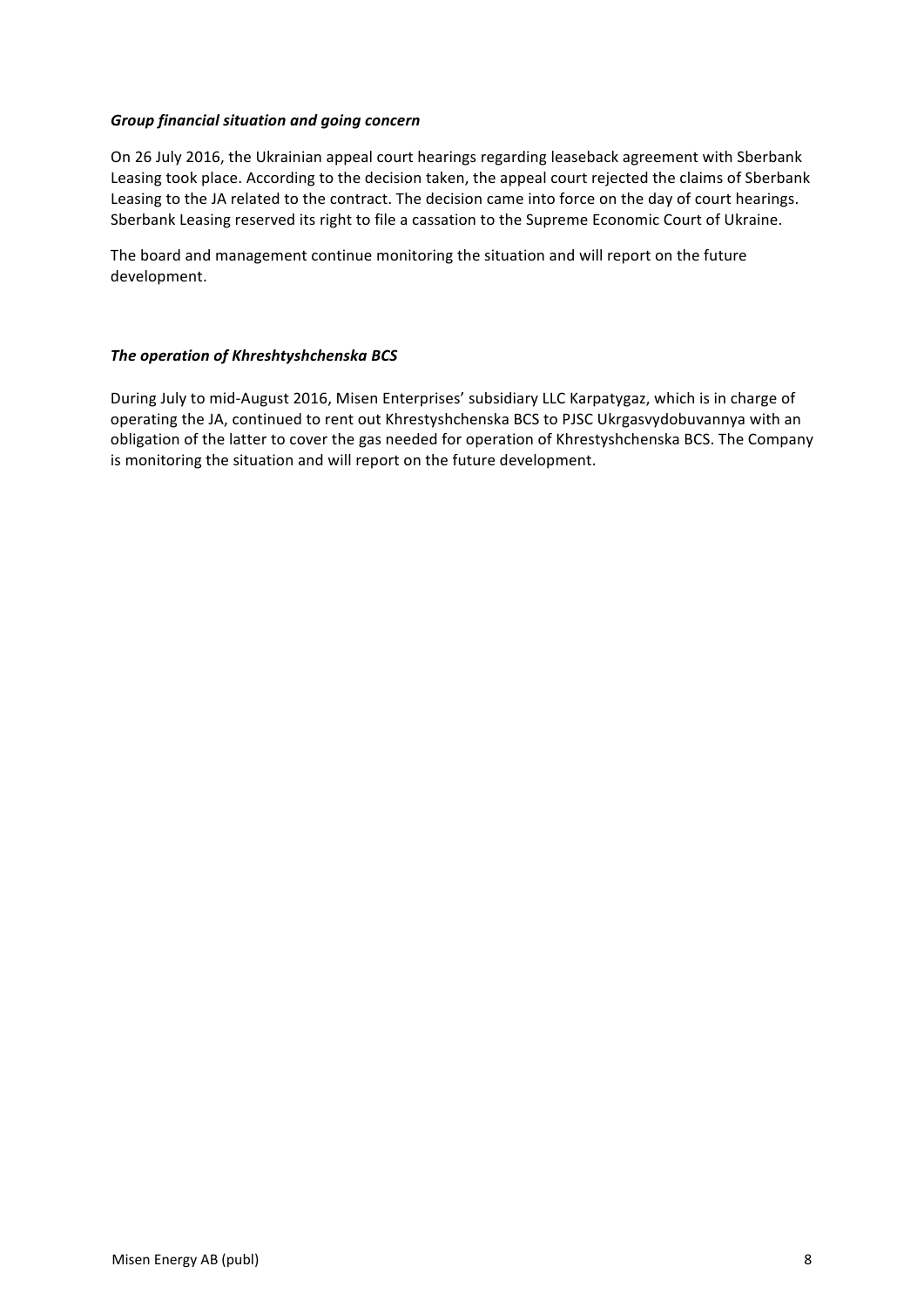# **3. Results – the Misen Group and the Company**

The Misen Group accounted for an operating income of KSEK 12,524 (KSEK 5,081 for the same period 2015) for the second quarter 2016. Profit after financial items for the period was KSEK 6,739 (KSEK 27,287 for the same period 2015). The higher operating income in the quarter is mainly due to lower subsoil charges relative to the revenues as a result of changed basis of calculation while lower profit after financial items in the second quarter is explained by the fact that in the same period in 2015 it was positively affected by the interest income as well as Ukrainian currency appreciation.

For January – June 2016, operating income of the Misen Group was KSEK 41,102 (KSEK 62,192) and the Group result after the financial items for January – June 2016 was KSEK 23,849 to be compared to KSEK 33,849 for the same period 2015.

The weak financial development observed during the first quarter has continued during the second quarter mainly due to the increased subsoil charges.

During January – June 2016, the JA gas production totalled 332 mmcm (339 mmcm during the same period 2015), generating a turnover of KSEK 614,034 (KSEK 803,742) of which 50.01 % is attributable to the Misen Group's interest in the JA, the corresponding numbers in KUAH are 1,896,845 (KUAH 2,018,948).

Loss after financial items for the Parent Company in the second quarter 2016 amounted to KSEK -9,423 (KSEK -5,326). During January - June 2016 the Parent Company's loss after financial items made up KSEK -16,232 (KSEK -10,838).

Misen Group net sales for the second quarter of 2016 was KSEK 185,622 (KSEK 188,287) and the Parent Company net sales for this period was KSEK 30 (KSEK 30). During January - June 2016, the Misen Group net sales was KSEK 379,915 (KSEK 401,973) while the Company revenue in the same period amounted to KSEK 60 (KSEK 0).

## **Amendments to the tax code**

As reported in the annual report 2014, as of 1 January 2015 Ukrainian Parliament adopted amendments to the tax code. According to the adopted amendments, Joint Activities are not corporate profit tax ("CPT") payers starting from 2015. Instead, Joint Activities' operators are liable to pay income taxes on behalf of the participants. In December 2015 Ukrainian Parliament adopted additional amendments to the tax code. According to these amendments the CPT return is submitted within 40 days after the end of reporting period on a quarterly basis. The CPT obligations are based on the tax returns for the previous quarter and are paid within 10 days after submission of the return. 

In this report it has been assumed that Misen Group with regard to the taxes related to JA will be tax payer according to Ukrainian legislation based on the presumption that it has an operating activities within the country. The income in the JA accrued before 1 January 2015 will not be subject to Swedish tax, that the holding in the JA is considered as business-related shares (Sw. *näringsbetingade aktier*) and that the difference in tax rates in Sweden and Ukraine can be set off against Swedish CPT and losses carried forward in the Swedish companies.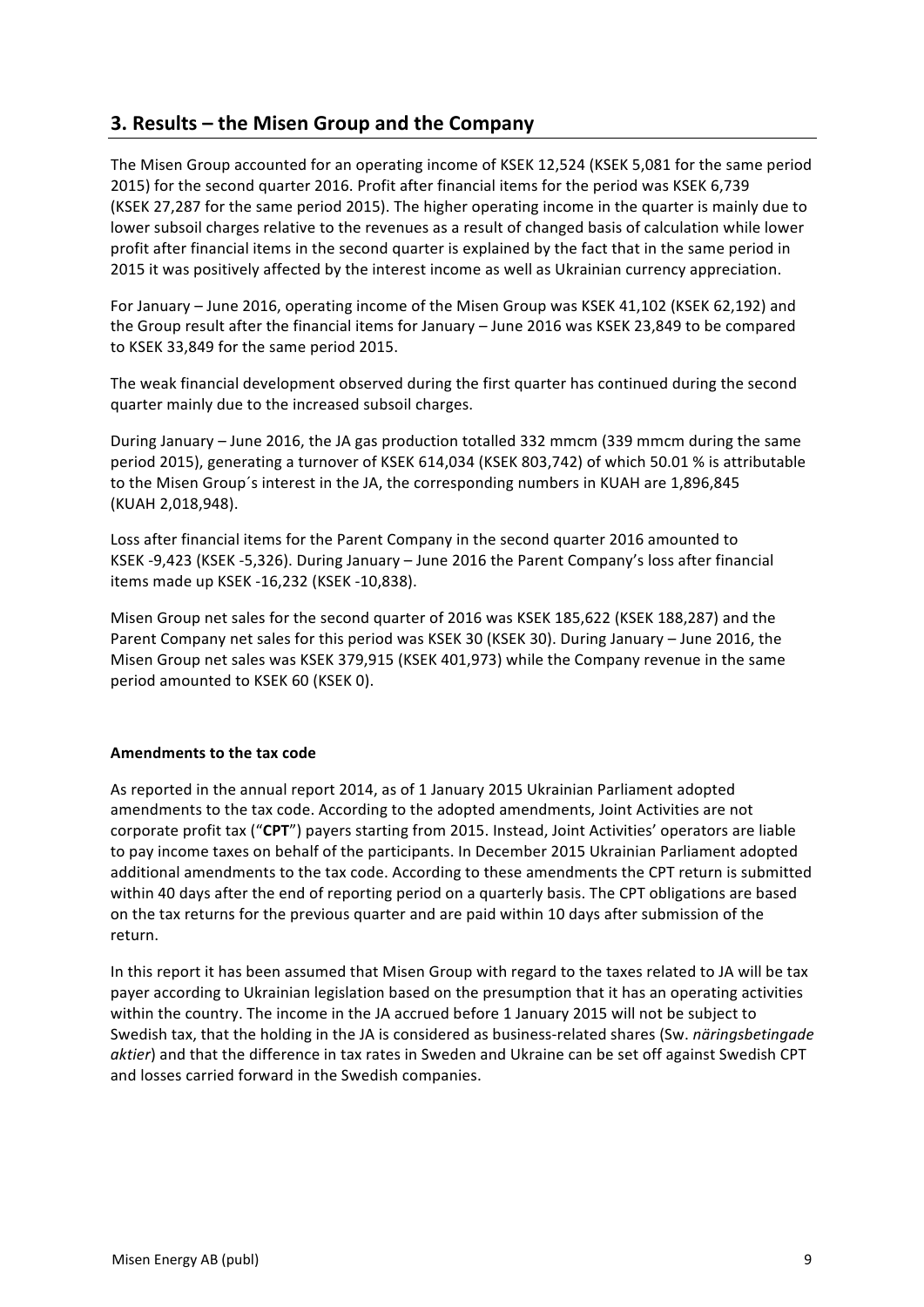## **Cash position**

As of 30 June 2016, the cash balance of the Misen Group was KSEK 45,337 (KSEK 20,802). The cash flow from operations after changes in working capital was KSEK 62,452 in the first two quarters of 2016 (KSEK 71,074). 

# **Capital expenditure**

The Misen Group's capital expenditure on equipment for gas production in Ukraine related to the JA activity during January - June 2016 amounted to KSEK 14,584 (KSEK 88,583).

During January - June 2016, capital expenditure orders not yet delivered have been placed at an aggregate value of KSEK 11,032. The capital expenditures are equipment, constructions and constructions in progress for extraction of natural gas. The activities are capital intensive and the level of capital expenditures will be on a continuing high level.

## **Expected future development of the Company**

On-going sales of natural gas produced will have a positive impact on the Group's income and cash flows in 2016, providing grounds for continued investment program. However, this will be offset by the increased subsoil charges to 70 %, what will hamper production growth and give a negative effect to the Misen Group's results during 2016.

Management and the board are concerned with the situation and will report on further developments in upcoming reports.

Provided that the subsoil charge remains at the level of 70 % the result and cash-flow for the remaining life time of the project will be seriously reduced, which was reflected in the decision taken to write down the value of Misen Enterprises in the Company in the annual report 2015.

## **Environmental impact**

The JA operations have an impact on the environment in Ukraine, which is governed by laws and conventions, which in turn control the JA's operations as regards to the environment. Oil and natural gas operations are subject to extensive regulations with respect to the environment at both international and national levels. Environmental legislation covers the control of water and air pollution, waste, licensing requirements, restrictions on operations in environmentally sensitive and coastal areas. Environmental regulations are expected to become more stringent over time, which will most likely result in increasing costs. The Misen Group meets the environmental requirements in order to maintain existing licenses or obtain new ones.

## **Accounting principles**

This report is prepared according to the International Financial Reporting Standards (IFRS), as adopted by EU. This report is prepared according to IAS 34 and The Swedish Annual Accounts Act as well as RFR 2, Accounting for legal entities. The accounting principles for the Misen Group as well as for the Company are identical to the last annual and quarterly reports.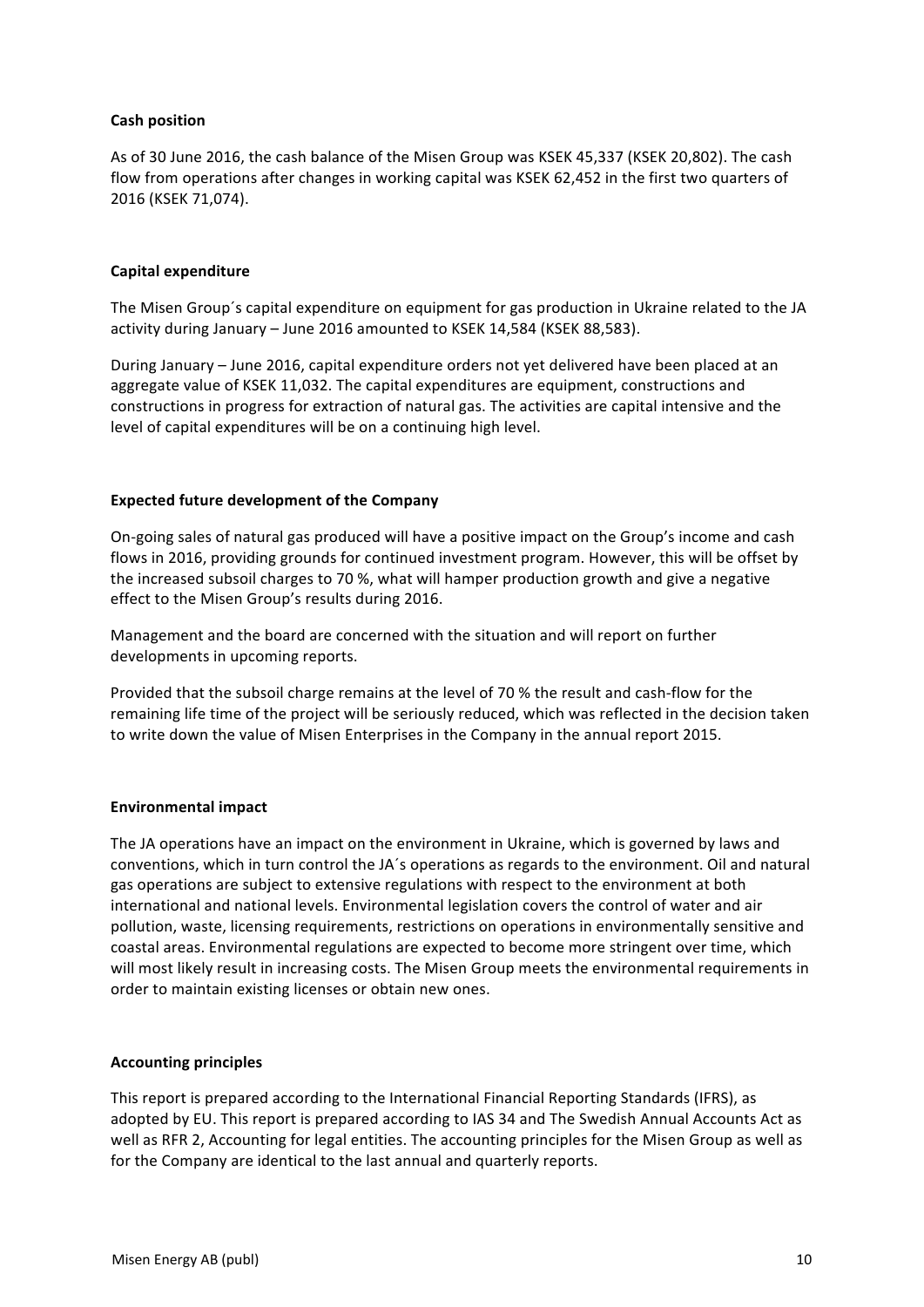### **Financial assets and liabilities**

Booked value of financial assets and liabilities is equal to fair value.

During January - June 2016 since the amicable agreements has been reached with some of the debtors JA partially reversed provision for bad debts made in 2015 and accounted them at amortized cost. The amount of reversed provisions makes up KUAH 56,260 (KSEK 18,369) out of which 50,01 % has affect the Misen Groups' result.

#### **Financial and other risks**

The Misen Group focuses on increasing the local hydrocarbons production in Ukraine by undertaking a large-scale investment program focused on development and modernization of gas production infrastructure. In this activity, the Group works with a complex set of industry-specific risks such as price trends for oil and gas, currency risk and interest rate risks, regulatory matters relating to investigations, processing and environment and uncertainty in the value of the completed exploration work and the subsequent field development. With operations being focused on production rather than exploration, the risk exposure could be considered as being moderate.

The need for funding that may arise in 2016 will be handled through extended credits and, if necessary, adjustments in the investment program.

Due to current account deficit, which was mainly covered from National Bank of Ukraine foreign currency reserves, during January – June 2016, the rate for UAH towards SEK has decreased from 0.3468 on 31 December 2015 to 0.3380 on 30 June 2016, or by -2.5 %. Since the Misen Group's operations and net assets are almost entirely located in Ukraine this has caused a negative effect on the Group's equity, decreasing it by KSEK 11,804.

A more in-depth explanation of the different risk exposures in the Company's business is included in the annual report 2015.

## **First North**

Misen Energy AB (publ) is listed on First North, which is an alternative market place operated by Nasdaq First North Stockholm and the Company adheres to the rules and regulations for First North. The Certified Adviser of the Company is Consensus Asset Management AB.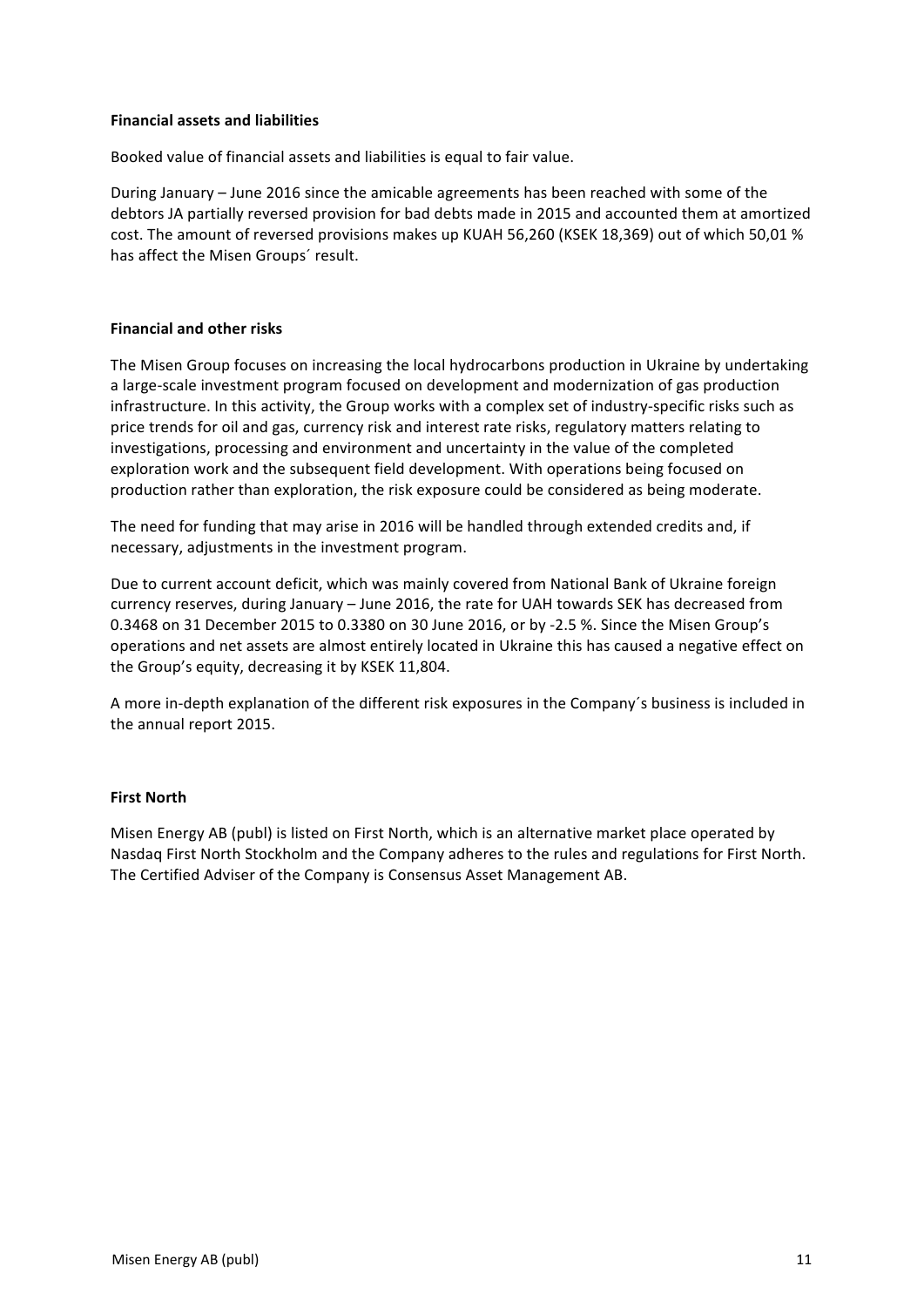# **Sector information - the Misen Group**

The Misen Group operational activities are located in Ukraine. Solely administrative issues are undertaken in Sweden.

# **Geographical area**

|                       | 30 June 2016 | 30 June 2015 | 31 Dec 2015 |
|-----------------------|--------------|--------------|-------------|
| (All amounts in KSEK) |              |              |             |
| Net sales, external:  |              |              |             |
| Sweden                | --           | $- -$        | --          |
| Ukraine               | 379,915      | 401,973      | 853,359     |
| Fixed assets:         |              |              |             |
| Sweden                | --           | --           | --          |
| Ukraine               | 578,251      | 655,284      | 603,677     |

# **Transactions with related parties**

|                                              | 30 June 2016 | 30 June 2015 | 31 Dec 2015 |
|----------------------------------------------|--------------|--------------|-------------|
| (All amounts in KSEK)                        |              |              |             |
| Ukrgasvydobuvannya:                          |              |              |             |
| Sale                                         | 26,341       |              |             |
| Purchase                                     | 69,255       | 81,295       | 179,140     |
| Short-term receivables                       |              |              |             |
| Short-term debts                             | 11,405       | 8,345        | 17,708      |
| Management, Board and major<br>Shareholders: |              |              |             |
| Purchase of services                         | 2,142        | 1,389        | 4,446       |
| Interest                                     | 686          |              | 350         |
| Salaries and remunerations                   | 2,107        | 1,994        | 4,885       |
| Short-term debts                             | 23,684       | 1,525        | 3,510       |
| Long-term debts                              |              |              | 10,613      |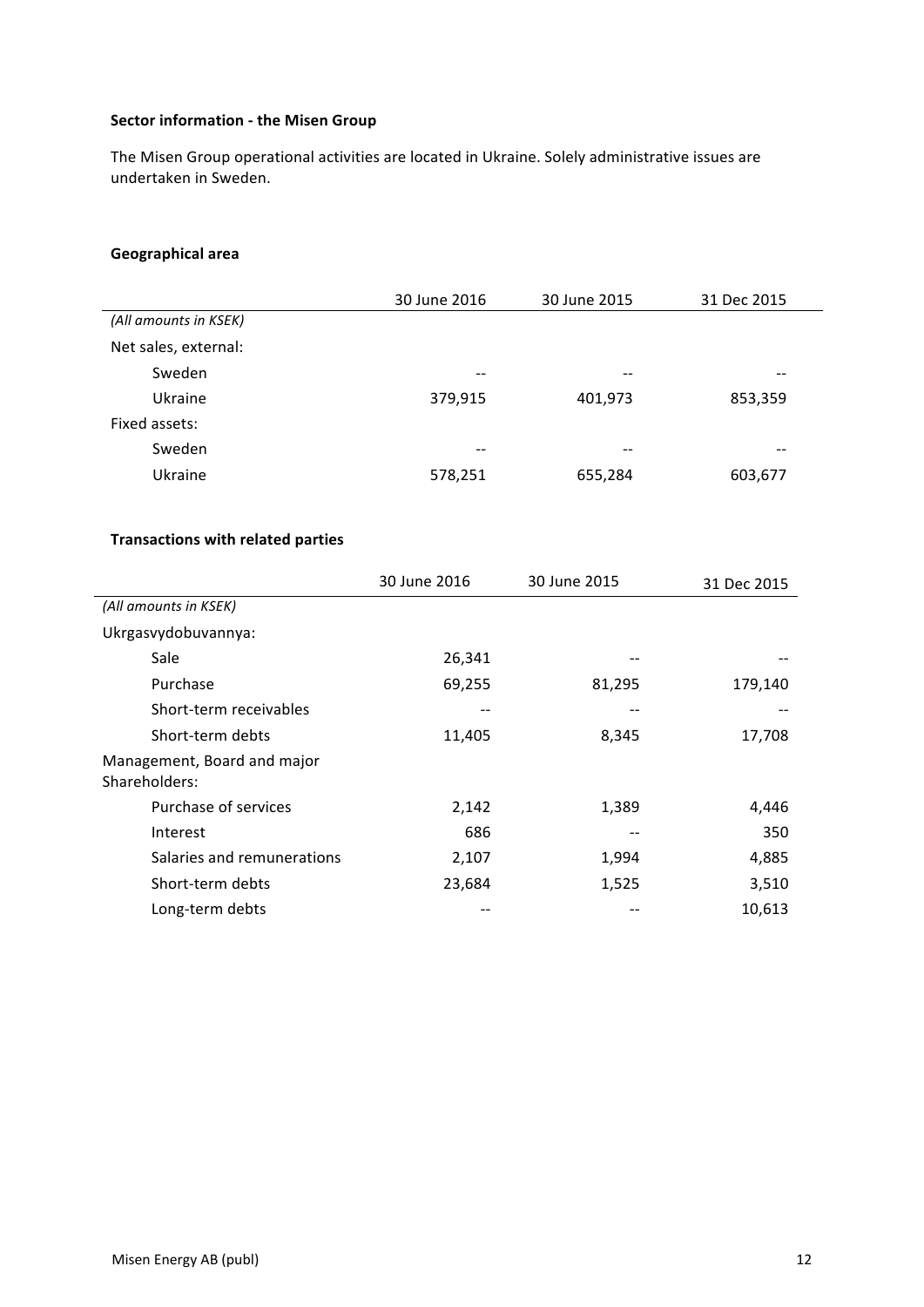#### **Publication of the January - June 2016 report**

This January - June 2016 report is published at the Company's website www.misenenergy.se, and a printed version can be ordered at info@misenenergy.se.

*This information is information that Misen Energy AB (publ)* is obliged to make public pursuant to the *EU Market Abuse Regulation and the Securities Markets Act. The information was submitted for*  publication, through the agency of the contact person set out above, at 11:00 CET on 31 August 2016.

#### **Future reports**

Next report, the Q3 report for 2016, will be published on 30 November 2016.

This report has not been subject to review by the Company's auditors.

Stockholm, 31 August 2016

#### **Misen Energy AB (publ)**

The Board and Managing Director

For further information, please contact: Göran Wolff, MD

| Direct line: | +46 31 759 50 72     |
|--------------|----------------------|
| Mobile:      | +46 709 45 48 48     |
| E-mail:      | goran@misenenergy.se |
|              | info@misenenergy.se  |

Misen Energy AB (publ) (formerly Svenska Capital Oil AB (publ)) is a Swedish upstream oil and gas company with operations in Ukraine. The company was founded in 2004 and its shares are traded on Nasdaq First North since 12 June 2007.

In 2011, Misen Energy AB (publ) acquired Misen Enterprises AB and its Ukrainian subsidiary, LLC Karpatygaz, including the rights to 50.01 % of the revenue and profit from a gas production project in Ukraine. Under IFRS rules, this transaction is classified as a reverse takeover. In consideration of the acquisition, a new share issue was carried out. The gas producing assets were acquired by production cooperation via a joint activity project governed by a Joint Activity Agreement between at that time the wholly-owned direct and indirect subsidiaries of Misen Energy AB (publ), i.e. Misen Enterprises AB and LLC Karpatygaz (together 50.01 %) and PJSC Ukrgasvydobuvannya (49.99 %), a subsidiary of the National Joint Stock Company Naftogaz of Ukraine. PJSC Ukrgasvydobuvannya is the largest producer of natural gas in Ukraine. The purpose of the Joint Activity Agreement is to significantly increase production of gas and oil by providing modern technologies via a large-scale investment program for the purposes of attainment of profits.

In June 2016 Misen Energy AB (publ) sold 37.5 % of Misen Enterprises AB shares to the Hong Kong based company Powerful United Limited. Owning (the remaining) 62.5 % of Misen Enterprises AB shares, Misen Energy AB (publ) maintains full control of the company and preserves a right to obtain 62.5 % of the future dividends from the operations in Ukraine.

The registered office of Misen Energy AB (publ) is in Stockholm and the shares are traded on First North under identification ticker MISE. The Certified Adviser of the company at Nasdaq First North is Consensus Asset Management AB.

For further information, please visit our website www.misenenergy.se.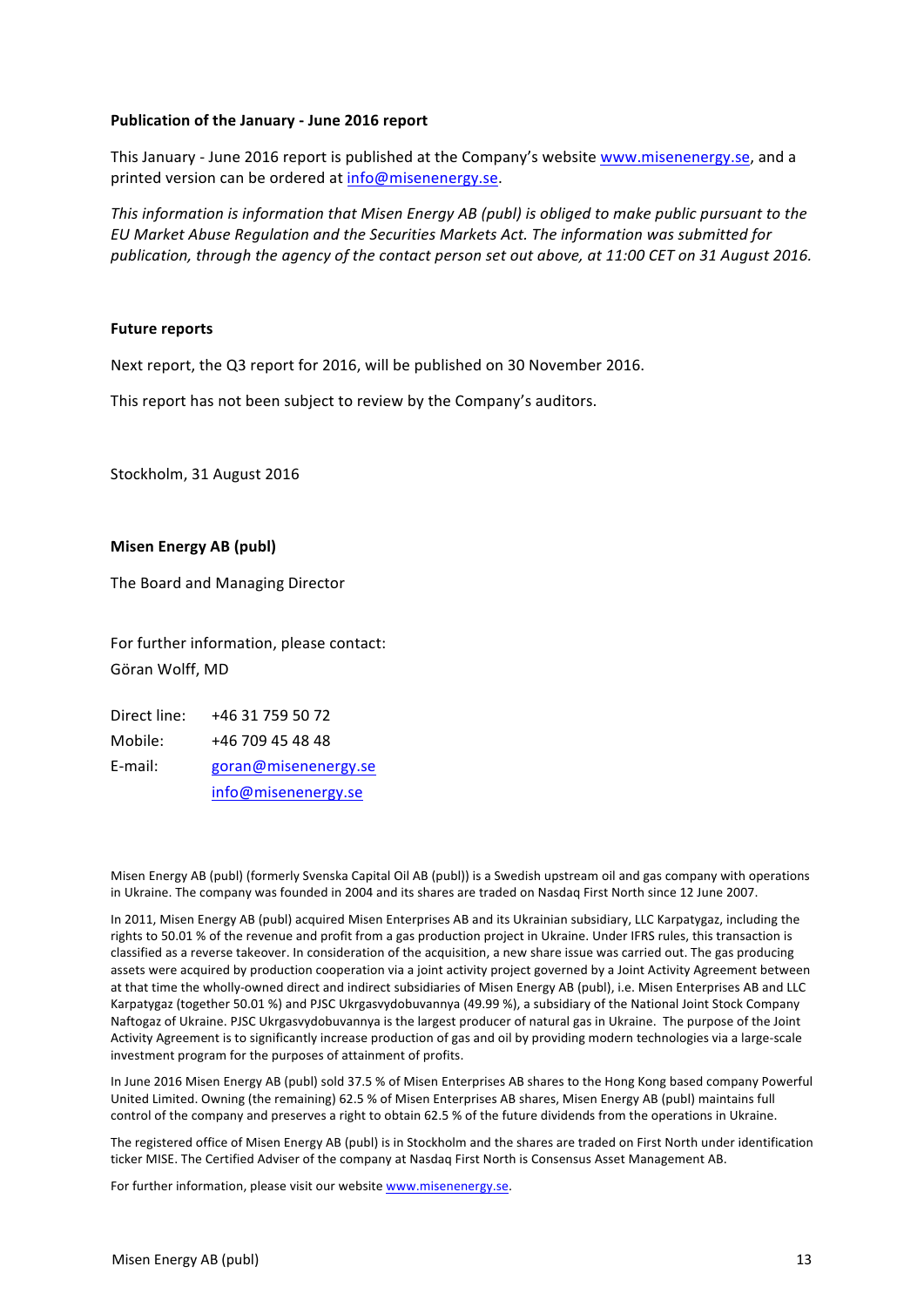#### **CONDENSED INCOME STATEMENT-THE GROUP**

|                                                                             | 1 Apr - 30 June | 1 Apr - 30 June | 1 Jan - 30 June | 1 Jan - 30 June  | 1 Jan - 31 Dec   |
|-----------------------------------------------------------------------------|-----------------|-----------------|-----------------|------------------|------------------|
|                                                                             | 2016            | 2015            | 2016            | 2015             | 2015             |
| All amounts in KSEK                                                         | 3 months        | 3 months        | 6 months        | 6 months         | 12 months        |
|                                                                             |                 |                 |                 |                  |                  |
| <b>Operating revenue</b>                                                    |                 |                 |                 |                  |                  |
| Net sales                                                                   | 185,622         | 188,287         | 379,915         | 401,973          | 853,359          |
| Other operating income                                                      | 0               | 0               | 13,155          | 12,259           | 27,528           |
| Result from associated companies                                            | 342<br>185,964  | $-96$           | 342<br>393,412  | 2,929<br>417,161 | 3,486<br>884,373 |
|                                                                             |                 | 188,191         |                 |                  |                  |
| <b>Operating expenses</b>                                                   |                 |                 |                 |                  |                  |
| Other external expenses                                                     | $-160,523$      | $-165, 114$     | $-324,310$      | $-327,034$       | $-738,953$       |
| Personnel expenses                                                          | $-2,128$        | $-3,882$        | $-6,194$        | $-7,765$         | $-16,078$        |
| Depreciation and amortisation of tangible and intangible fixed assets       | $-8,695$        | $-9,601$        | $-19,328$       | $-17,753$        | $-34,845$        |
| Other operating cost                                                        | $-2,094$        | $-4,513$        | $-2,478$        | $-2,417$         | $-79,888$        |
|                                                                             | $-173,440$      | $-183,110$      | $-352,310$      | $-354,969$       | $-869,764$       |
|                                                                             |                 |                 |                 |                  |                  |
| <b>Operating income/loss</b>                                                | 12,524          | 5,081           | 41,102          | 62,192           | 14,609           |
| <b>Financial items</b>                                                      | $-5,785$        | 22,206          | $-17,253$       | -28,349          | $-63,296$        |
|                                                                             |                 |                 |                 |                  |                  |
| Profit/loss after financial items                                           | 6,739           | 27,287          | 23,849          | 33,843           | $-48,687$        |
|                                                                             |                 |                 |                 |                  |                  |
| Taxes for the period                                                        | $-3,577$        | $-7,284$        | $-7,843$        | $-7,163$         | 14,963           |
| Profit/loss for the period attributable to the parent company               |                 |                 |                 |                  |                  |
| shareholders                                                                | 3,162           | 20,003          | 16,006          | 26,680           | $-33,724$        |
|                                                                             |                 |                 |                 |                  |                  |
|                                                                             |                 |                 |                 |                  |                  |
|                                                                             |                 |                 |                 |                  |                  |
| Statement of comprehensive income - The Group                               |                 |                 |                 |                  |                  |
| Net profit for the period                                                   | 3,162           | 20,003          | 16,006          | 26,680           | $-33,724$        |
|                                                                             |                 |                 |                 |                  |                  |
| Other comprehensive income                                                  |                 |                 |                 |                  |                  |
| Items possible for later reclassification in income statement:              |                 |                 |                 |                  |                  |
| <b>Translation differences</b>                                              | 48,332          | 35,059          | $-11,804$       | $-140,984$       | -293,834         |
| Other comprehensive income for the period, net after taxes                  | 48,332          | 35,059          | $-11,804$       | $-140,984$       | $-293,834$       |
|                                                                             |                 |                 |                 |                  |                  |
| Total comprehensive income for the period                                   | 51,494          | 55,062          | 4,202           | $-114,304$       | $-327,558$       |
|                                                                             |                 |                 |                 |                  |                  |
|                                                                             |                 |                 |                 |                  |                  |
| Net earnings per share, allocated to the share owners in the parent company |                 |                 |                 |                  |                  |
| (in SEK per share)                                                          |                 |                 |                 |                  |                  |
| Net earnings for the period, before and after dilution                      | 0.02            | 0.14            | 0.11            | 0.18             | $-0.24$          |
|                                                                             |                 |                 |                 |                  |                  |
|                                                                             |                 |                 |                 |                  |                  |

Average number of shares for the period was 145,068,222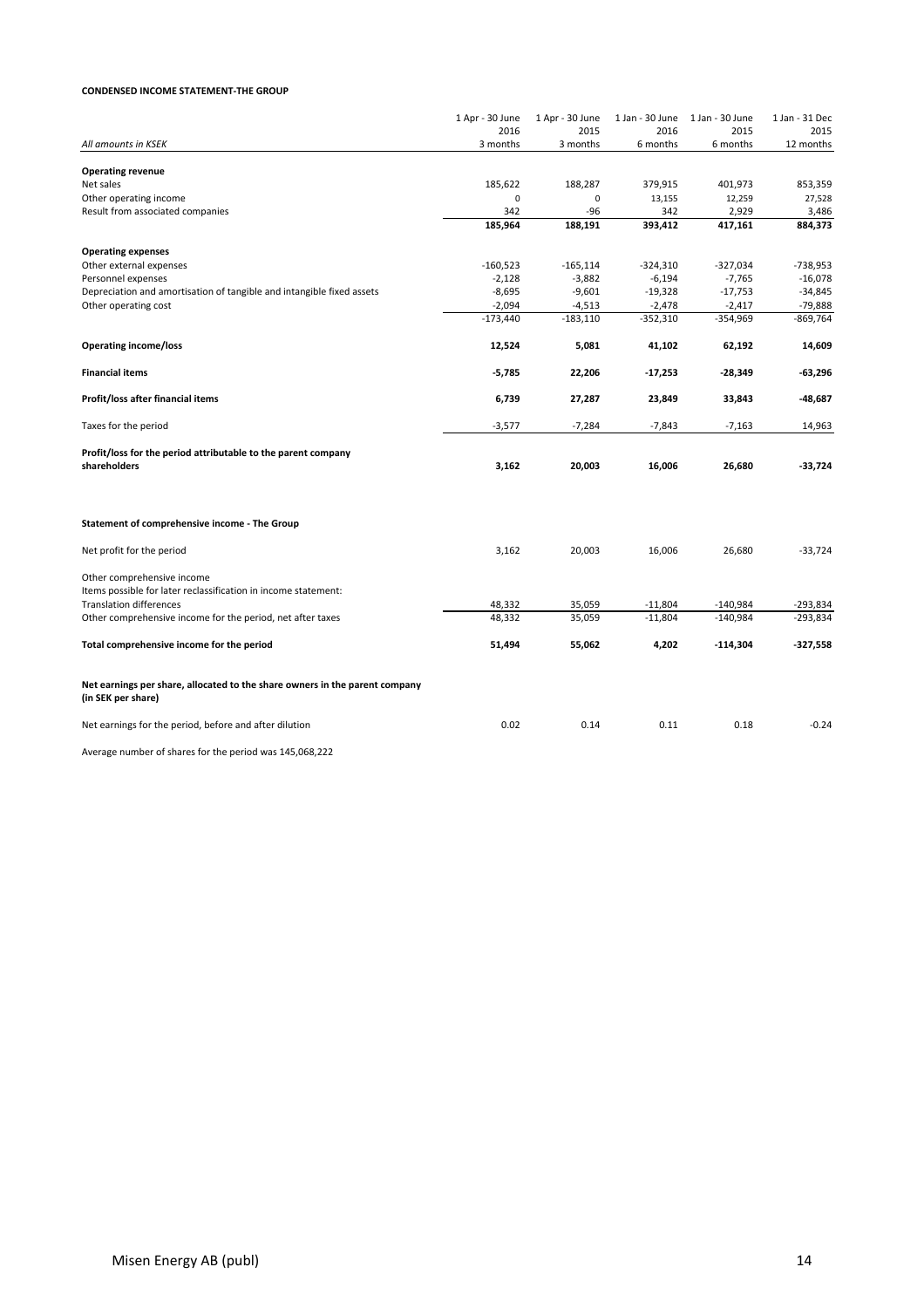# **CONDENSED BALANCE SHEET-THE GROUP**

| All amounts in KSEK                  | 30 June 2016 | 30 June 2015 | 31 Dec 2015 |
|--------------------------------------|--------------|--------------|-------------|
| <b>ASSETS</b>                        |              |              |             |
| <b>Non-current assets</b>            |              |              |             |
|                                      |              |              |             |
| Intangible fixed assets              | 30,377       | 33,422       | 31,859      |
| Tangible fixed assets                | 536,704      | 619,956      | 554,800     |
| Shares in associated companies       | 2,224        | 1,907        | 2,282       |
| Deferred tax receivables             | 8,946        |              | 14,736      |
| <b>Total non-current assets</b>      | 578,251      | 655,285      | 603,677     |
| <b>Current assets</b>                |              |              |             |
| Stock                                | 2,962        | 57,446       | 3,157       |
| Accounts receivable                  | 68,808       | 102,703      | 44,763      |
| Other receivables                    | 14,621       | 18,001       | 10,872      |
| Prepaid expenses and accrued income  | 461          | 346          | 525         |
|                                      |              |              |             |
| <b>Total current assets</b>          | 86,852       | 178,496      | 59,317      |
| <b>Cash and bank balances</b>        | 45,337       | 20,802       | 7,413       |
| <b>Total current assets</b>          | 132,189      | 199,298      | 66,730      |
|                                      |              |              |             |
| <b>TOTAL ASSETS</b>                  | 710,440      | 854,583      | 670,407     |
|                                      |              |              |             |
| All amounts in KSEK                  | 30 June 2016 | 30 June 2015 | 31 Dec 2015 |
| <b>EQUITY AND LIABILITIES</b>        |              |              |             |
|                                      |              |              |             |
| <b>Equity</b>                        | 343,620      | 457,875      | 339,418     |
| <b>Non-current liabilities</b>       |              |              |             |
| Long-term loans                      | 113,069      | 87,792       | 99,161      |
| Deferred tax liability               |              | 1,757        |             |
| Other long-term liabilities          | 36,917       | 32,558       | 30,737      |
| <b>Total non-current liabilities</b> | 149,986      | 122,107      | 129,898     |
|                                      |              |              |             |
| <b>Current liabilities</b>           |              |              |             |
| Accounts payable                     | 40,816       | 41,107       | 21,811      |
| Tax debts                            | 3,466        | 8,678        | 4,414       |
| Short-term loans                     | 60,803       | 93,506       | 79,411      |
| Other short-term debt to JA          | 45,909       | 34,162       | 33,829      |
| Other short-term debt                | 54,740       | 88,461       | 55,896      |
| Accrued expenses and deferred income | 11,100       | 8,687        | 5,730       |
| <b>Total current liabilities</b>     | 216,834      | 274,601      | 201,091     |
| <b>TOTAL EQUITY AND LIABILITIES</b>  | 710,440      | 854,583      | 670,407     |
|                                      |              |              |             |
| Pledged assets                       | 648,653      | 554,527      | 438,487     |
| <b>Contingent liabilities</b>        | 1,055,886    | 1,242,408    | 1,102,483   |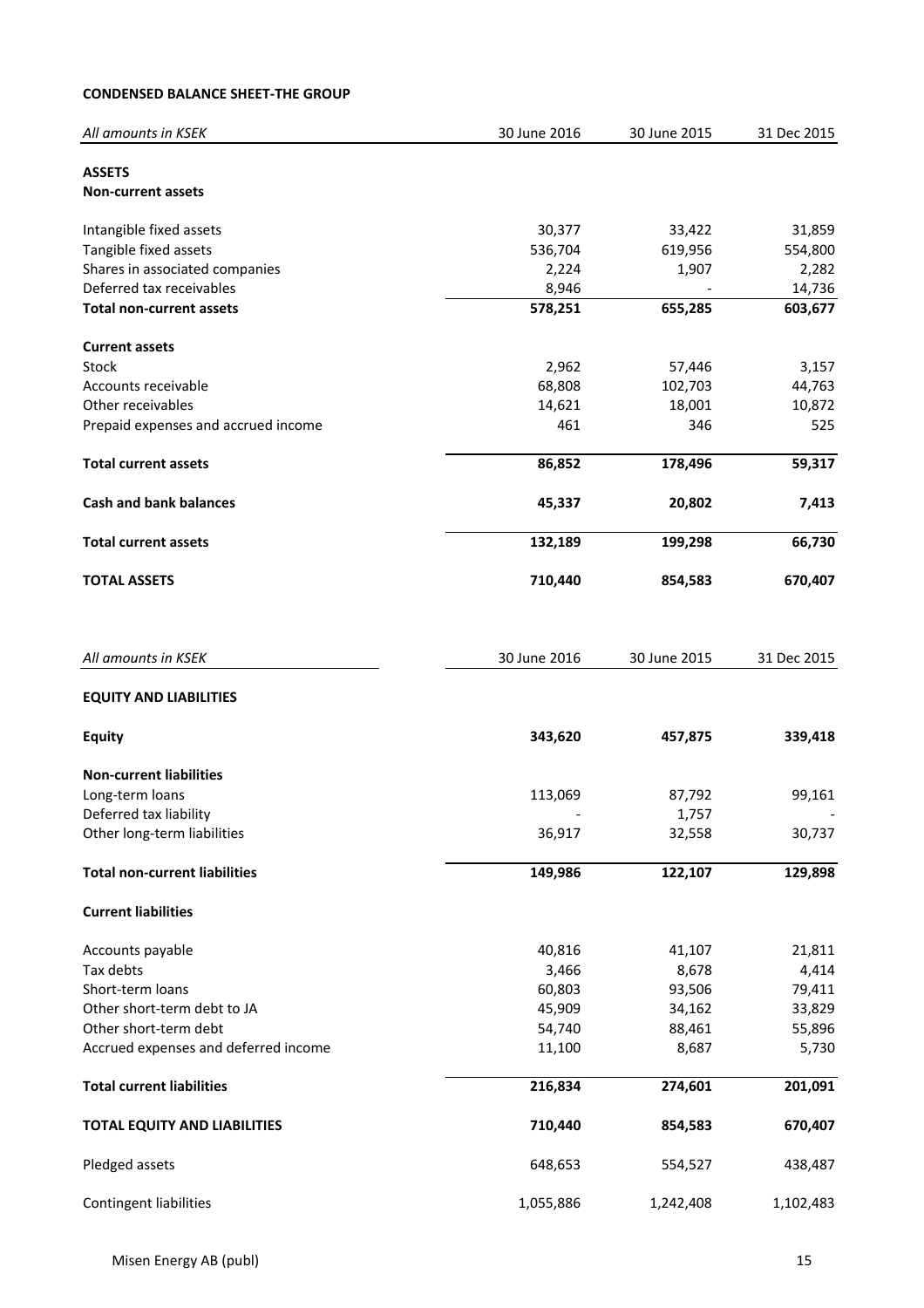#### **CONDENSED STATEMENT OF CHANGES IN EQUITY - THE GROUP**

|                                        |               |                       |                | Retained  |                     |
|----------------------------------------|---------------|-----------------------|----------------|-----------|---------------------|
| All amounts in KSEK                    | Share capital | Other paid in capital | Other reserves | earnings  | <b>Total equity</b> |
| Equity brought forward 2015-01-01      | 290,136       | -274,435              | $-330,616$     | 887,094   | 572,179             |
| Net result                             |               |                       |                |           |                     |
| Net result of the period Jan-June 2015 |               |                       |                | 26,680    | 26,680              |
| Other comprehensive income             |               |                       |                |           |                     |
| <b>Translation difference</b>          |               |                       | $-140,984$     |           | $-140,984$          |
| Total comprehensive income             | 290,136       | -274,435              | -471,600       | 913,774   | 457,875             |
| Equity brought forward 2015-06-30      | 290,136       | -274,435              | -471,600       | 913,774   | 457,875             |
| Equity brought forward 2015-07-01      | 290,136       | -274,435              | -471,600       | 913,774   | 457,875             |
| Net result                             |               |                       |                |           |                     |
| Net result of the period July-Dec 2015 |               |                       |                | $-60,404$ | $-60,404$           |
| Other comprehensive income             |               |                       |                |           |                     |
| <b>Translation difference</b>          |               |                       | $-58,053$      |           | -58,053             |
| Total comprehensive income             | 0             | 0                     | -58,053        | $-60,404$ | $-118,457$          |
| Equity brought forward 2015-12-31      | 290,136       | -274,435              | -529,653       | 853,370   | 339,418             |
| Equity brought forward 2016-01-01      | 290,136       | -274,435              | -529,653       | 853,370   | 339,418             |
| Net result                             |               |                       |                |           |                     |
| Net result of the period Jan-June 2016 |               |                       |                | 16,006    | 16,006              |
| Other comprehensive income             |               |                       |                |           |                     |
| <b>Translation difference</b>          |               |                       | $-11,804$      |           | $-11,804$           |
| Total comprehensive income             | 0             | 0                     | $-11,804$      | 16,006    | 4,202               |
| Equity brought forward 2016-06-30      | 290,136       | -274,435              | $-541,457$     | 869,376   | 343,620             |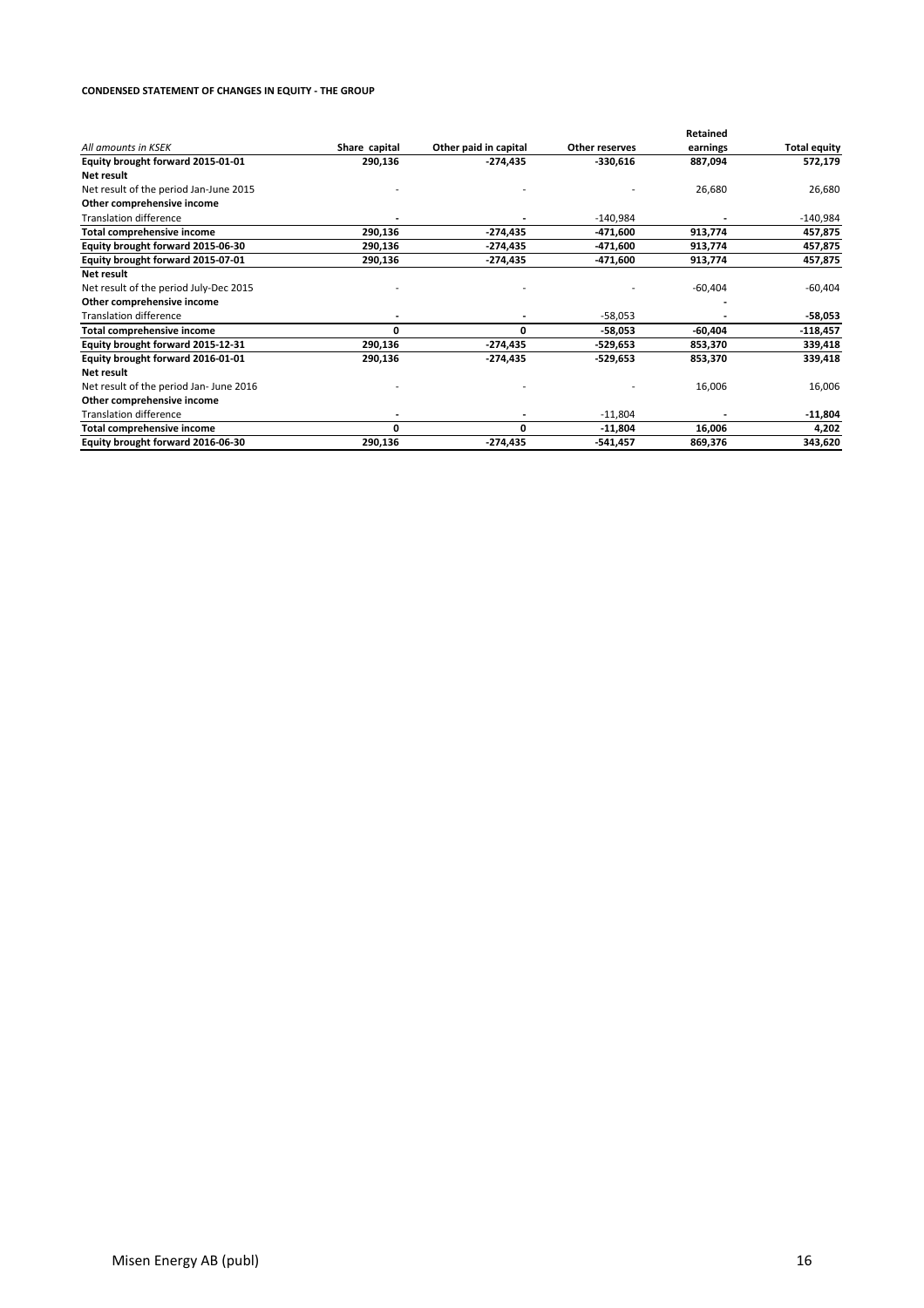# **CONDENSED STATEMENT OF CASH FLOWS - THE GROUP**

|                                               | 1 Jan - 30 June | 1 Jan - 30 June | 1 Jan - 31 Dec |
|-----------------------------------------------|-----------------|-----------------|----------------|
|                                               | 2016            | 2015            | 2015           |
| All amounts in KSEK                           | 6 months        | 6 months        | 12 months      |
| <b>Operating activities</b>                   |                 |                 |                |
| Operating income                              | 41,102          | 62,192          | 14,609         |
| Adjustment for non-cash items                 | 26,117          | 34,829          | 70,264         |
| Interest and dividends received               | 3,214           | 7,709           | 13,731         |
| Interest paid                                 | $-7,205$        | $-10,612$       | $-8,148$       |
| Income tax                                    | $-3,623$        | $-23,630$       | $-50,950$      |
| Cash flow from operating activities           |                 |                 |                |
| before working capital changes                | 59,605          | 70,488          | 39,506         |
| Decrease(+)/increase in stocks                | 84              | $-33,504$       | 21,247         |
| Decrease(+)/increase in receivables           | $-28,835$       | $-22,327$       | 13,664         |
| Decrease(-)/increase in short-term debts      | 31,598          | 56,397          | 11,431         |
| Cash-flow from operating activities           | 62,452          | 71,054          | 85,848         |
| <b>Investing activities</b>                   |                 |                 |                |
| Acquisition of tangible and intangible assets | $-14,584$       | $-88,583$       | $-103,108$     |
| Sale of tangible and intangible assets        | 438             | 1,616           | 1,737          |
| Contibution to JA                             | 0               | 0               | $-4,124$       |
| Cash flow from investing activities           | $-14,146$       | $-86,967$       | $-105,495$     |
| <b>Financing activities</b>                   |                 |                 |                |
| Change in long-term debt (increase+)          | $-11,855$       | $-30,815$       | $-38,646$      |
| Cash flow from financing activities           | $-11,855$       | $-30,815$       | $-38,646$      |
|                                               |                 |                 |                |
| Cash flow for the period                      | 36,451          | $-46,728$       | $-58,293$      |
| Cash at the beginning of the period           | 7,413           | 80,976          | 80,976         |
| Exchange rate difference in cash              | 1,473           | $-13,446$       | $-15,270$      |
| Cash at the end of the period                 | 45,337          | 20,802          | 7,413          |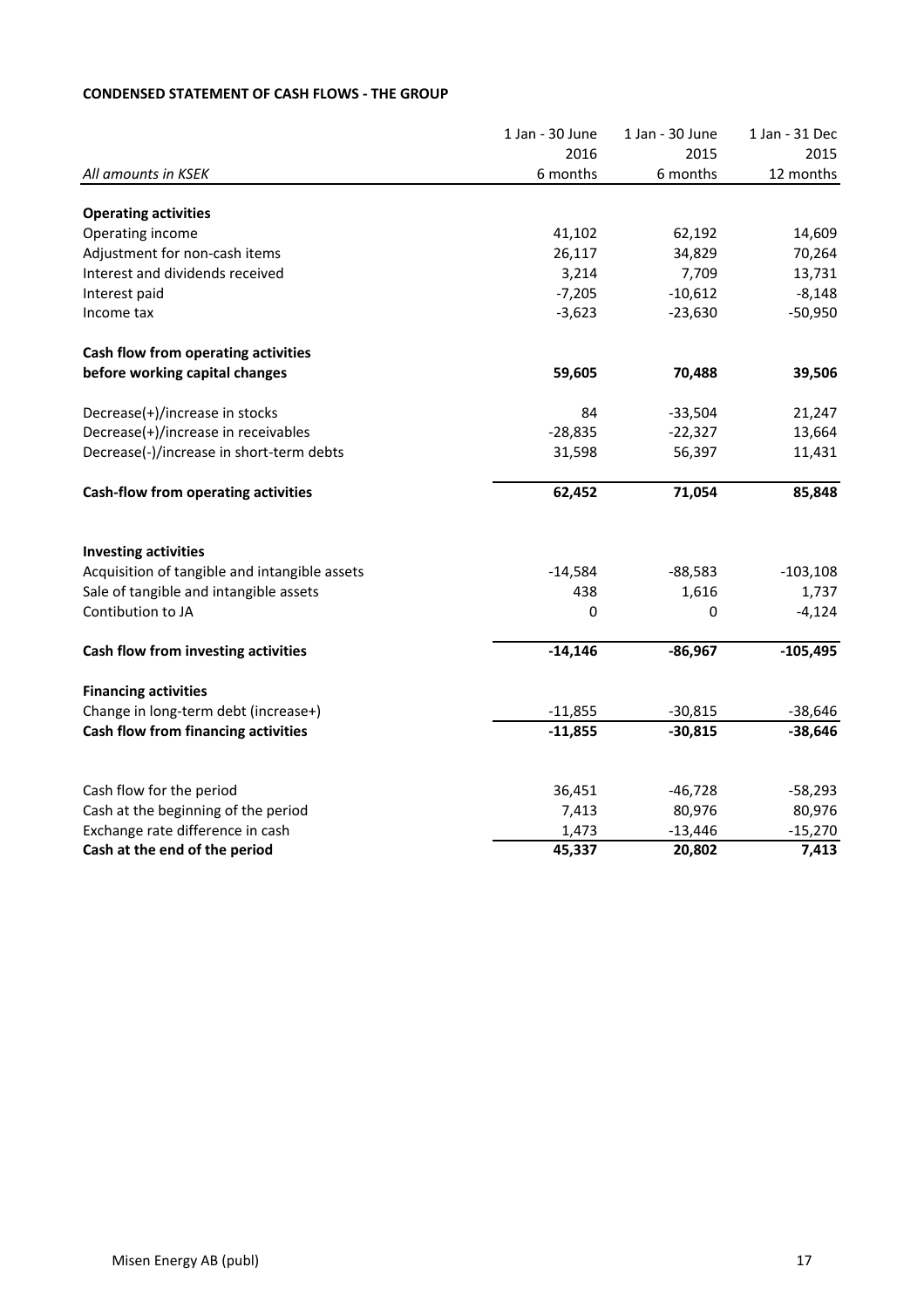#### **CONDENSED INCOME STATEMENT - PARENT COMPANY**

| (Misen Energy AB (publ))                           |                |          |                                                |           |                |
|----------------------------------------------------|----------------|----------|------------------------------------------------|-----------|----------------|
|                                                    | 1 Apr - 30June |          | 1 Apr - 30June 1 Apr - 30 June 1 Apr - 30 June |           | 1 Jan - 31 Dec |
|                                                    | 2016           | 2015     | 2016                                           | 2015      | 2015           |
| All amounts in KSEK                                | 3 months       | 3 months | 6 months                                       | 6 months  | 12 months      |
| <b>Operating revenue</b>                           |                |          |                                                |           |                |
| Net sales                                          | 30             | 30       | 60                                             | 60        | 120            |
|                                                    | 30             | 30       | 60                                             | 60        | 120            |
| <b>Operating expenses</b>                          |                |          |                                                |           |                |
| Other external expenses                            | $-1,761$       | $-2,343$ | $-4,163$                                       | $-4,219$  | $-7,968$       |
| Personnel expenses                                 | $-1,787$       | $-1,612$ | $-4,159$                                       | $-3,230$  | $-7,370$       |
|                                                    | $-3,548$       | $-3,955$ | $-8,322$                                       | $-7,449$  | $-15,338$      |
| <b>Operating result</b>                            | $-3,518$       | $-3,925$ | $-8,262$                                       | $-7,389$  | $-15,218$      |
| Interest income                                    | $-678$         |          | 0                                              | 666       | 1,459          |
| Write-down of shares in sudsidiary                 |                |          | $\Omega$                                       | ÷,        | $-560,000$     |
| Interest expense                                   | $-5,227$       | $-1,401$ | $-7,970$                                       | $-4,115$  | $-10,045$      |
|                                                    | $-5,905$       | $-1,401$ | $-7,970$                                       | $-3,449$  | $-568,586$     |
| Profit/loss after financial items                  | $-9,423$       | $-5,326$ | $-16,232$                                      | $-10,838$ | -583,804       |
| Taxes for the period                               |                |          |                                                |           |                |
| Net profit/loss                                    | $-9,423$       | $-5,326$ | $-16,232$                                      | $-10,838$ | $-583,804$     |
| Statement of comprehensive income - Parent company |                |          |                                                |           |                |
| Net loss for the period                            | $-9,423$       | $-5,326$ | $-16,232$                                      | $-10,838$ | $-583,804$     |
| Other comprehensive income                         |                |          |                                                |           |                |
| Total comprehensive income for the period          | $-9,423$       | $-5,326$ | $-16,232$                                      | $-10,838$ | $-583,804$     |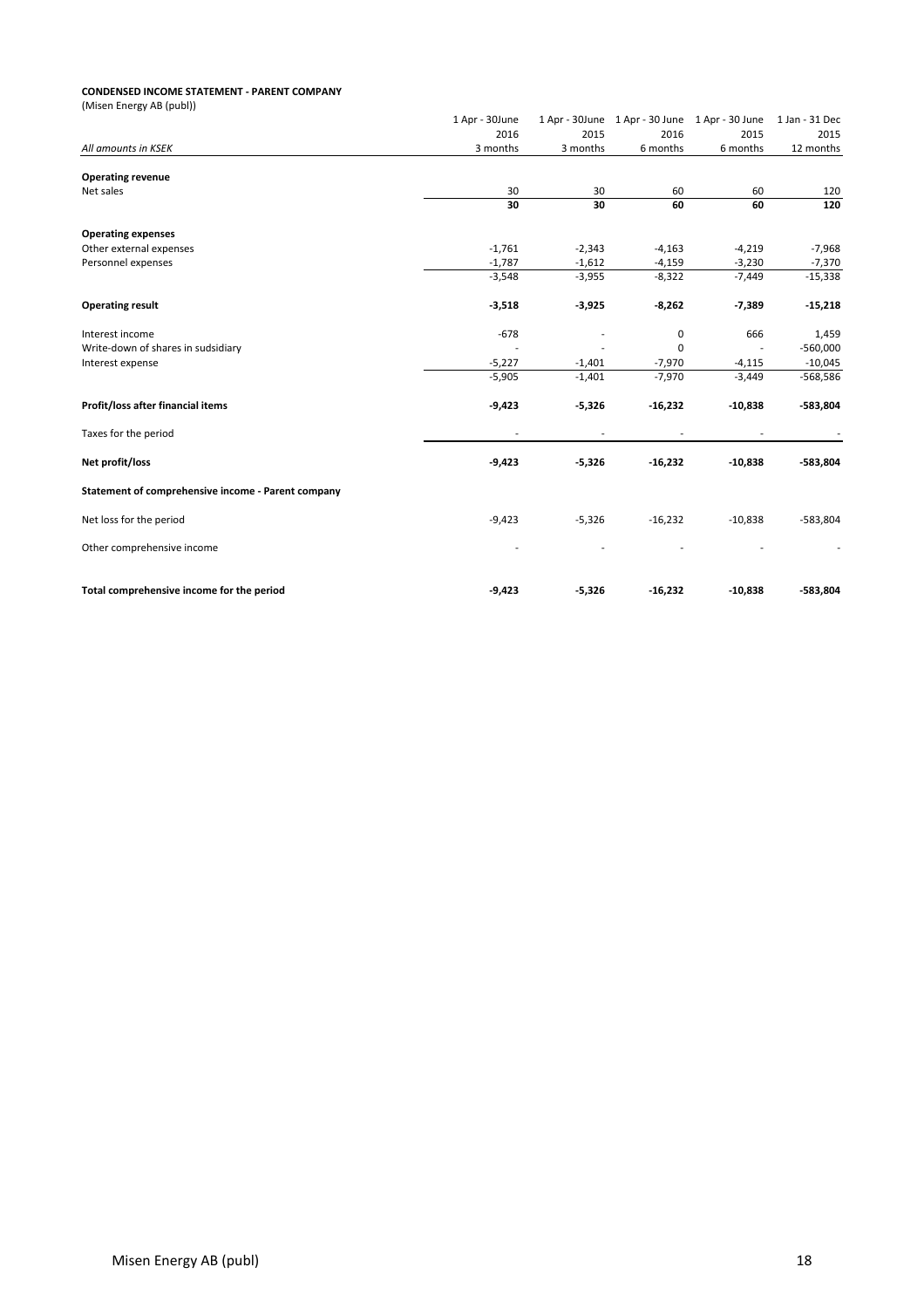#### **CONDENSED BALANCE SHEET - PARENT COMPANY**

(Misen Energy AB (publ))

| All amounts in KSEK                      | 30 June 2016   | 30 June 2015   | 31 Dec 2015    |
|------------------------------------------|----------------|----------------|----------------|
| <b>ASSETS</b>                            |                |                |                |
| <b>Non-current assets</b>                |                |                |                |
| <b>Financial fixed assets</b>            |                |                |                |
| Shares in subsidiaries                   | 468,069        | 1,028,069      | 468,069        |
| <b>Total financial fixed assets</b>      | 468,069        | 1,028,069      | 468,069        |
| <b>Total fixed assets</b>                | 468,069        | 1,028,069      | 468,069        |
| <b>Total non-current assets</b>          | 468,069        | 1,028,069      | 468,069        |
| <b>Current receivables</b>               |                |                |                |
| Other receivables                        | 285            | 111            | 402            |
| Short-term receivables subsidiaries      | 3,559          | 3,495          | 3,536          |
| Prepaid expenses and accrued income      | 285            | 256            | 171            |
|                                          | 4,129          | 3,862          | 4,109          |
| <b>Cash and bank balances</b>            | 1,733          | 1,070          | 1,703          |
| <b>Total current assets</b>              | 5,862          | 4,932          | 5,812          |
| <b>TOTAL ASSETS</b>                      | 473,931        | 1,033,001      | 473,881        |
|                                          |                |                |                |
| All amounts in KSEK                      | 30 June 2016   | 30 June 2015   | 31 Dec 2015    |
| <b>EQUITY AND LIABILITIES</b>            |                |                |                |
| <b>Equity</b>                            |                |                |                |
| <b>Restricted equity</b>                 |                |                |                |
| Share capital                            | 290,136        | 290,136        | 290,136        |
| Statutory reserves                       | 345<br>290,481 | 345<br>290,481 | 345<br>290,481 |
|                                          |                |                |                |
| Non-restricted equity                    |                |                |                |
| Profit/Loss brought forward              | 62,704         | 646,509        | 646,508        |
| Profit/loss for the year                 | -16,232        | $-10,838$      | 583,804        |
|                                          | 46,472         | 635,671        | 62,704         |
| <b>Total equity</b>                      | 336,953        | 926,152        | 353,185        |
| <b>Non-current liabilities</b>           |                |                |                |
| Long-term loan                           | 113,069        | 87,382         | 99,161         |
| Other long-term debts to group companies | 92             | 92             | 92             |
| <b>Total non-current liabilities</b>     | 113,161        | 87,474         | 99,253         |
| <b>Current liabilities</b>               |                |                |                |
| Accounts payable                         | 3,022          | 3,233          | 4,935          |
| Other short-term liabilities             | 401            | 355            | 462            |
| Other short-term liabilities group       | 11,244         | 9,013          | 11,617         |
| Accrued expenses and deferred income     | 9,150          | 6,774          | 4,429          |
| <b>Total current liabilities</b>         | 23,817         | 19,375         | 21,443         |
| TOTAL EQUITY AND LIABILITIES             | 473,931        | 1,033,001      | 473,881        |
| <b>Pledged assets</b>                    | 233,985        | 514,113        | 233,985        |
| <b>Contingent liabilities</b>            | 39             | 39             | 39             |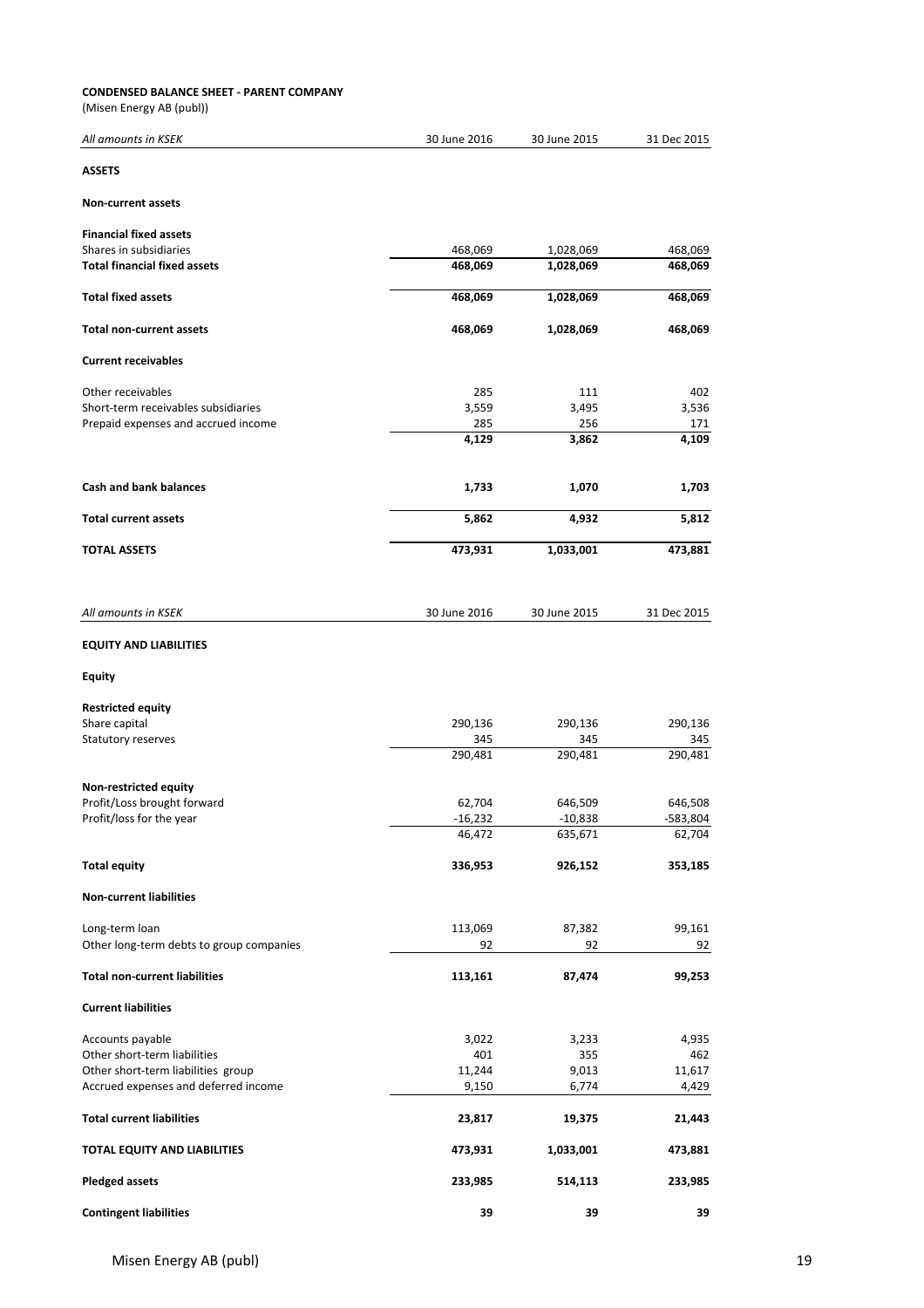#### **CONDENSED STATEMENT OF CHANGES IN EQUITY - PARENT COMPANY**

(Misen Energy AB (publ))

|                                           | <b>Share</b> | <b>Statutory</b> | <b>Share Premium</b>     | <b>Retained</b> |                     |
|-------------------------------------------|--------------|------------------|--------------------------|-----------------|---------------------|
| All amounts in KSEK                       | capital      | reserves         | reserve                  | earnings        | <b>Total equity</b> |
| Equity brought forward 2015-01-01         | 290,136      | 345              | 714,285                  | $-67,776$       | 936,990             |
| Net result                                |              |                  |                          |                 |                     |
| Net result of the period Jan-June 2015    |              |                  |                          | $-10,838$       | $-10,838$           |
| Other comprehensive income                |              |                  |                          |                 |                     |
| <b>Translation difference</b>             |              |                  |                          |                 |                     |
| <b>Total comprehensive income</b>         |              |                  |                          | $-10,838$       | $-10,838$           |
| Equity brought forward 2015-06-30         | 290,136      | 345              | 714,285                  | -78,614         | 926,152             |
| Equity brought forward 2015-07-01         | 290,136      | 345              | 714,285                  | $-78,614$       | 926,152             |
| Net result                                |              |                  |                          |                 |                     |
| Net result for the period July - Dec 2015 |              |                  |                          | $-572,967$      | $-572,967$          |
| Other comprehensive income                |              |                  |                          |                 |                     |
| <b>Translation difference</b>             |              |                  |                          |                 |                     |
| <b>Total comprehensive income</b>         |              |                  |                          | -572,967        | 353,185             |
| Equity brought forward 2015-12-31         | 290,136      | 345              | 714,285                  | -651,581        | 353,185             |
| Equity brought forward 2016-01-01         | 290,136      | 345              | 714,285                  | $-651,580$      | 353,185             |
| <b>Net result</b>                         |              |                  |                          |                 |                     |
| Net result of the period Jan-June 2016    |              |                  |                          | $-16,232$       | $-16,232$           |
| Other comprehensive income                |              |                  |                          |                 |                     |
| <b>Translation difference</b>             |              |                  |                          |                 |                     |
| Total comprehensive income                |              | $\blacksquare$   | $\overline{\phantom{0}}$ | $-16,232$       | $-16,232$           |
| Equity brought forward 2016-06-30         | 290,136      | 345              | 714,285                  | -667,812        | 336,953             |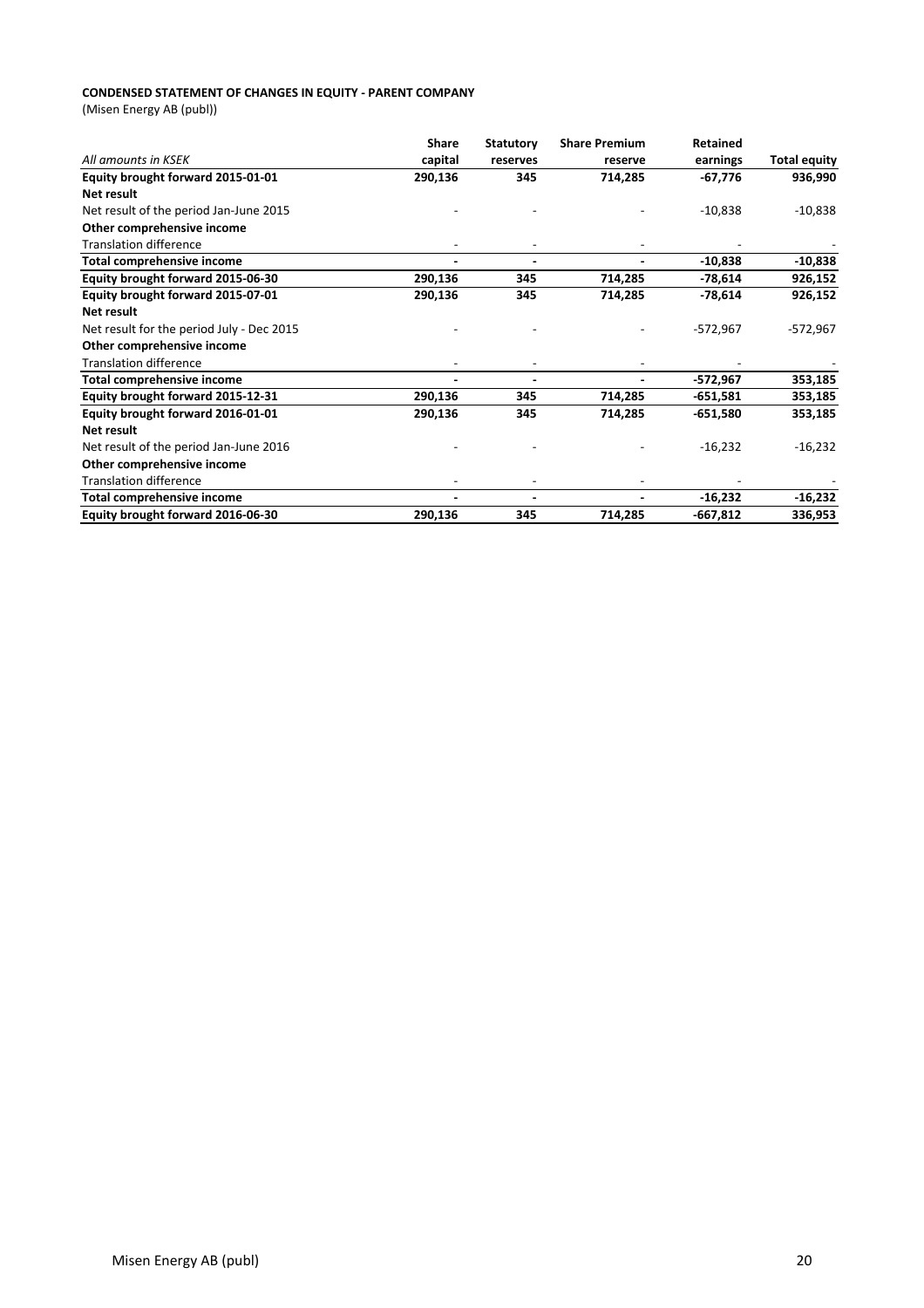# **CONDENSED STATEMENT OF CASH FLOWS - PARENT COMPANY**

(Misen Energy AB (publ))

|                                             | 1 Jan - 30 June | 1 Jan - 30 June | 1 Jan - 31 Dec |
|---------------------------------------------|-----------------|-----------------|----------------|
|                                             | 2016            | 2015            | 2015           |
| All amounts in KSEK                         | 6 months        | 6 months        | 12 months      |
|                                             |                 |                 |                |
| Operating activities                        |                 |                 |                |
| Operating income                            | $-8,262$        | $-7,389$        | $-15,218$      |
| Adjustment for non-cash items               |                 |                 |                |
| Interest received                           |                 |                 |                |
| Interest paid                               |                 |                 |                |
| Cash flow from operating activities         |                 |                 |                |
| before working capital changes              | $-8,262$        | $-7,389$        | $-15,218$      |
|                                             |                 |                 |                |
| Decrease(+)/increase in receivables         | $-20$           | $-61$           | $-308$         |
| Decrease(-)/increase in accounts payable    | $-1,913$        | 1,562           | 3,264          |
| Decrease(-)/increase(+) in short term debts | $-1,549$        | 884             | 381            |
| Cash flow from operating activities         | $-11,744$       | $-5,004$        | $-11,881$      |
| <b>Investment activities</b>                |                 |                 |                |
| Payment of shareholders contribution        |                 | $-9,746$        | $-9,746$       |
| Cash flow from investing activities         | $\mathbf 0$     | $-9,746$        | $-9,746$       |
|                                             |                 |                 |                |
| <b>Financing activities</b>                 |                 |                 |                |
| Increase in long-term debt                  | 11,774          | 15,461          | 22,971         |
| Cash flow from financing activities         | 11,774          | 15,461          | 22,971         |
| Cash flow for the period                    | 30              | 10,457          | 1,344          |
| Cash at the beginning of the period         | 1,703           | 359             | 359            |
| Cash at the end of the period               | 1,733           | 10,816          | 1,703          |